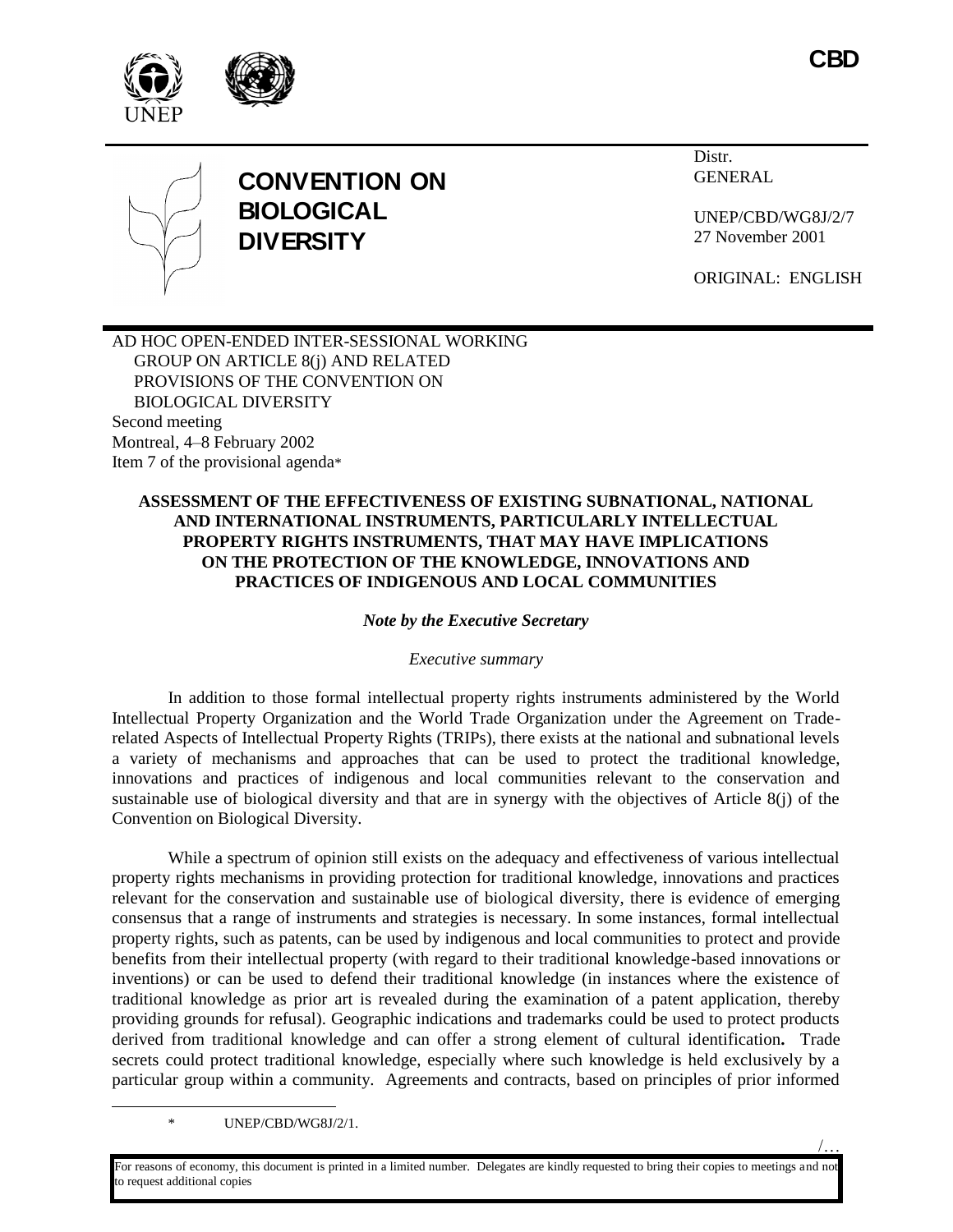consent, mutually agreed terms and equitable sharing of benefits are also proving to be successful. In some countries, recognition of customary law systems enables indigenous and local communities to use traditional ways to protect their traditional knowledge. However, there is also variation within countries (with respect to subnational laws) and between countries often making it difficult to provide comprehensive protection to traditional knowledge outside a country's own borders, thus pointing to the need for regional and multilateral arrangements. There are also components of traditional knowledge for which formal intellectual property rights will not provide suitable protection, and therefore a *sui generis* system might be needed to provide such protection (e.g., for sacred knowledge).

However, traditional-knowledge holders often lack the know-how and financial resources to take advantage of the intellectual property system, whether in its present or in an evolved form, and support is needed in this respect. While there are certain philosophical, legal and conceptual difficulties (such as those concerning definitions of novelty), the fact that existing standards of intellectual property may not be perfectly tailored to elements of traditional knowledge worthy of protection should not be seen as an insuperable obstacle. Intellectual property has consistently evolved to protect new subject-matter, such as software and layout designs, the emergence of which were unforeseeable even twenty years earlier. Given its evolutionary and adaptive nature, it is not inconceivable that intellectual property principles might provide effective protection for traditional knowledge. As in the past, the system can evolve to meet new needs, including some of those of traditional-knowledge holders.

## *Suggested recommendations*

On the basis of this assessment, the Working Group may wish to establish priorities for further work and recommend that the Conference of the Parties:

1. *Supports* the work of the Intergovernmental Committee on Intellectual Property, Genetic Resources, Traditional Knowledge and Folklore of the World Intellectual Property Organization;

2. *Requests* Parties and Governments, and relevant non-governmental organizations to assist indigenous and local communities to develop strategies to protect their traditional knowledge, innovations and practices based on a "mix" of approaches including the use of existing intellectual property mechanisms, the application of customary laws, *sui generis* measures, the use of contractual arrangements, registers of traditional knowledge, and guidelines and codes of practice, and where needed, such communities be provided with the necessary capacity (particularly legal advice);

3. *Request*s the Ad Hoc Open-ended Inter-Sessional Working Group on Article 8(j) and Related Provisions of the Convention on Biological Diversity to identify minimum standards for a *sui generis* system for the protection of traditional knowledge, innovations and practices relevant to the conservation and sustainable use of biological diversity that is complementary to existing approaches, and that can have international application;

4. *Requests* the Executive Secretary to establish a system of notification of laws and other mechanisms adopted by Parties and Governments for the protection of traditional knowledge, innovations and practices to enable Parties and Governments to monitor the implementation of Article 8(j) with a view to establishing standards of best practice;

5. *Urges* Parties and Governments, where they have not already done so, to take measures to establish or improve operational links between their national intellectual property offices and indigenous and local communities in order to better coordinate and institute measures to protect their traditional knowledge, innovations and practices relevant to the conservation and sustainable use of biological diversity, particularly with regard to traditional-knowledge documentation initiatives and community-based registries of traditional knowledge;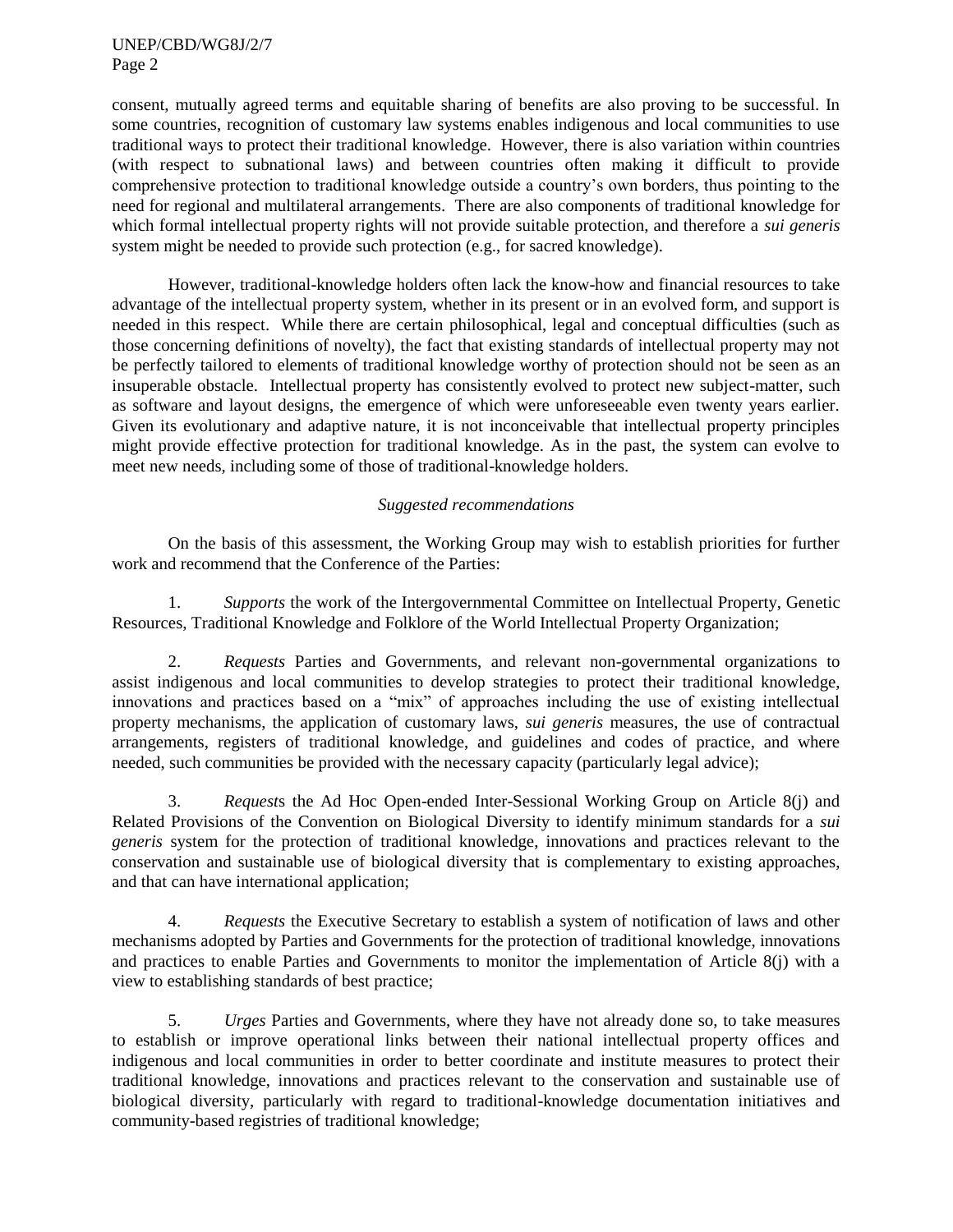6. *Requests* Parties and Governments, with the assistance of international development agencies and other relevant organizations as appropriate, and with the participation and involvement of the concerned indigenous and local communities, to undertake pilot projects by means of which holders of traditional knowledge may test means of protection of traditional knowledge using existing intellectual property rights regimes and contractual methods;

7. *Requests* the Ad Hoc Working Group on Article 8(j), taking into account the work of the World Intellectual Property Organization, to examine the feasibility of establishing an international database or a global registry of traditional knowledge, innovations and practices relevant to the conservation and sustainable use of biological diversity for the purposes of*, inter alia*, assisting national intellectual property offices when considering applications that raise the issue of prior art regarding the use of traditional knowledge. In examining the feasibility of establishing such a database or registry, the Working Group should consider:

(a) Its location and administrative arrangements;

(b) Who should have access to information stored in the registry/database, and under what terms and conditions;

(c) Protocols for lodging, accessing and retrieving information and data;

(d) The best methods for classification and standardization of data;

(e) Security requirements and best methods of achieving security for information stored in the registry/database;

(f) The legal status of information stored in the registry/database; and

(g) Links with national and indigenous and local community traditional knowledge registries.

In its examination, the Working Group should solicit the views of indigenous and local communities experts in the maintenance of traditional knowledge registers, national intellectual property offices, and legal experts. The Ad Hoc Working Group should report its findings to the Conference of the Parties at its seventh meeting;

8. *Requests* Parties and Governments, indigenous and local communities and relevant organizations to exchange national experiences among countries where progress has been made in incorporating elements of customary law relevant for the protection of traditional knowledge, innovations and practices of indigenous and local communities in national legislation;

9. *Invites* Parties and Governments, indigenous and local community organizations and other relevant organizations to submit case-studies and other relevant information to the Executive Secretary concerning:

(a) Experiences regarding respect for and accommodation of customary law systems that protect traditional knowledge relevant for the conservation and sustainable use of biological diversity within international, regional, national, subnational and local level legal frameworks;

(b) The development of strategies by indigenous and local communities to protect their traditional knowledge, innovations and practices, emphasizing the approaches used, the method of implementation and problems encountered; and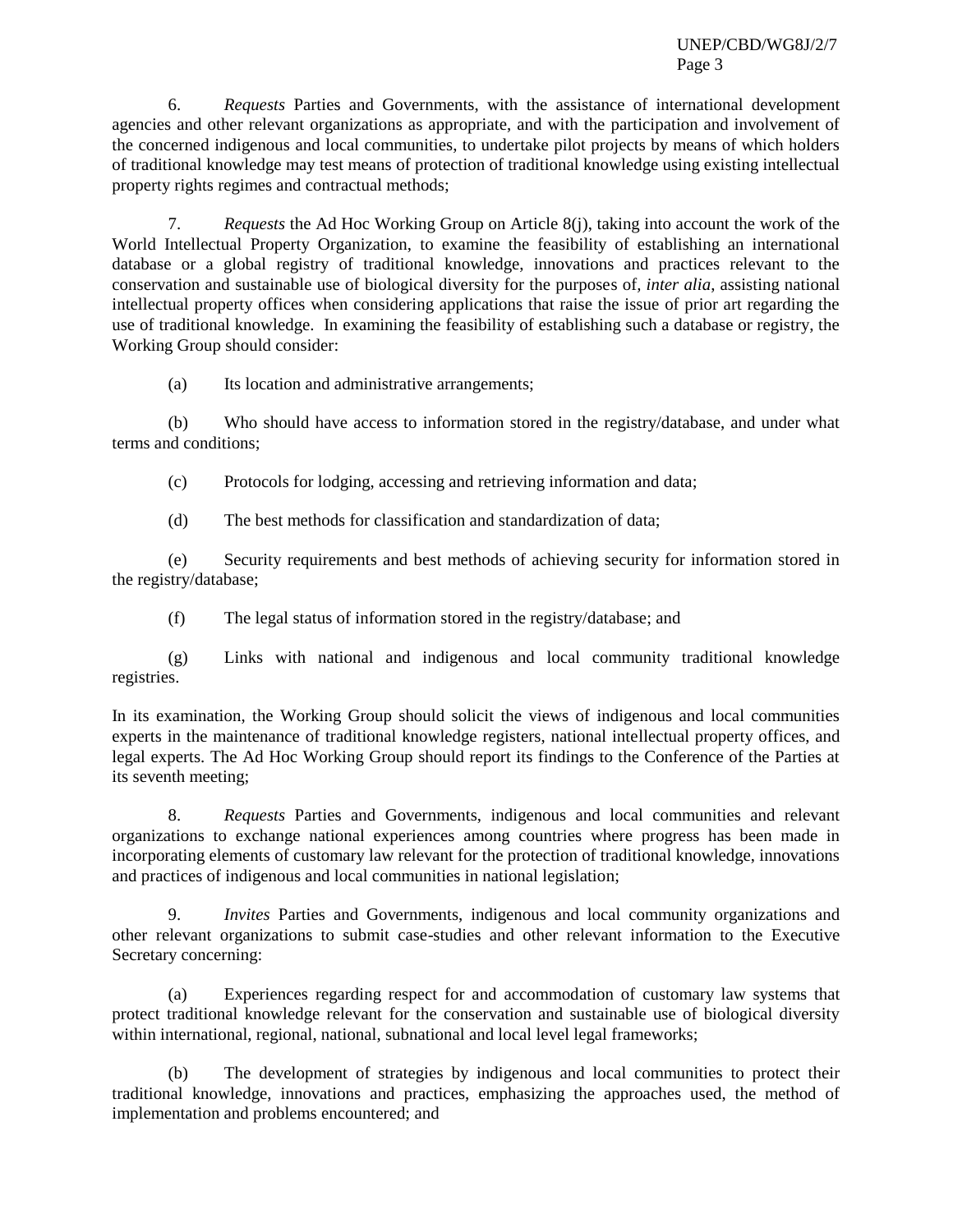(c) The establishment of operational links between national intellectual property offices and indigenous and local communities to facilitate the protection of their traditional knowledge, innovations and practices relevant to the conservation and sustainable use of biological diversity;

10. *Requests* the Executive Secretary to disseminate the case-studies and information referred to in paragraph 9 above through the clearing-house mechanism.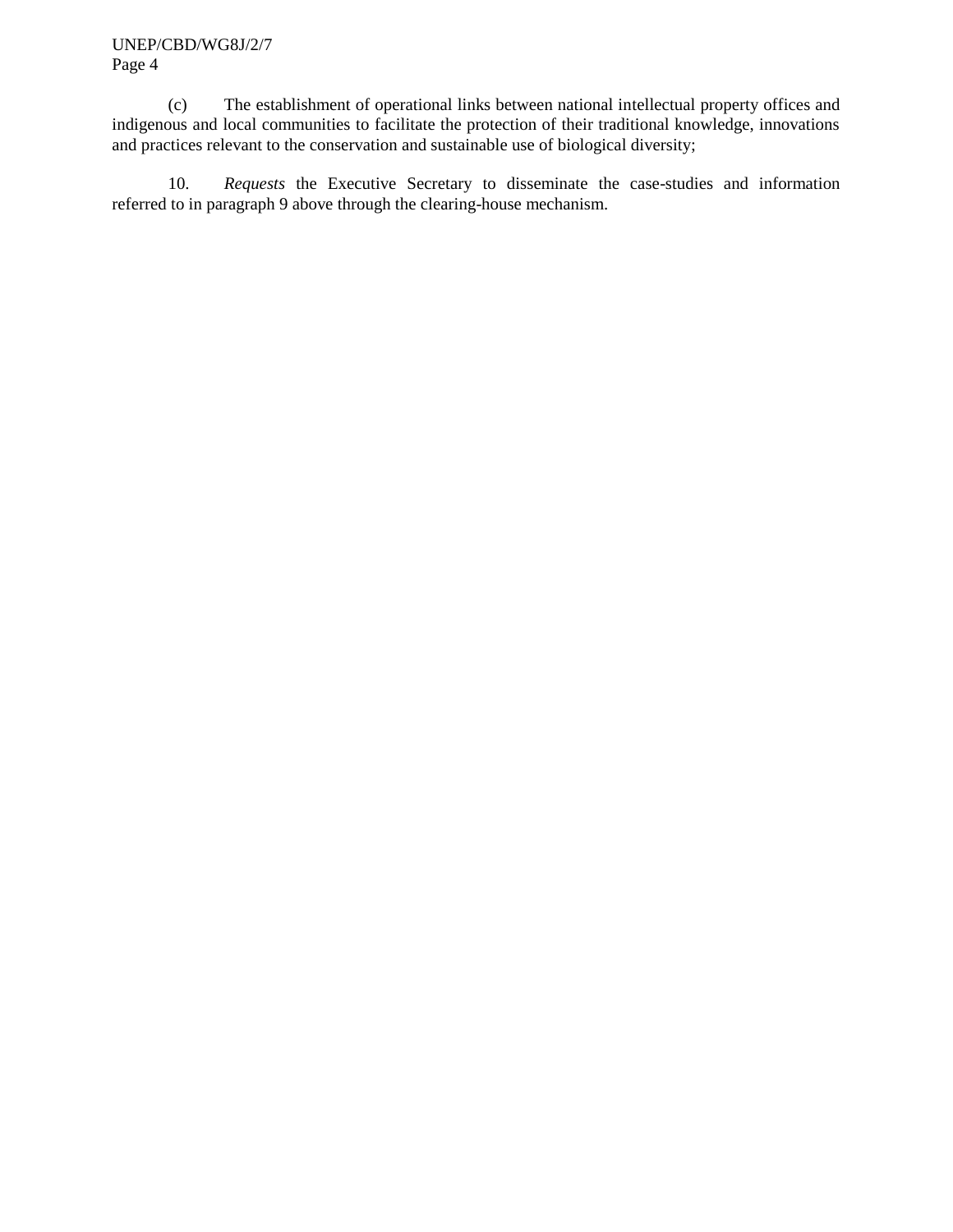#### **I. INTRODUCTION**

1. In accordance with task 11 of the programme of work on the implementation of Article 8(j) and related provisions endorsed by the Conference of Parties in paragraph 1 of decision V/16, the Working Group is to assess existing subnational, as appropriate, national and international instruments, particularly intellectual property rights instruments, that may have implications on the protection of the knowledge, innovations and practices of indigenous and local communities with a view to identifying synergies between these instruments and the objectives of Article 8(j).

2. To assist the Working Group in this task, the Executive Secretary has prepared an assessment of the relevant instruments, taking into account the case-studies submitted in response to paragraph 13 of decision V/16 and as requested in paragraphs 10(b) and 15 of decision IV/9. In addition, relevant information has been extracted from thematic and national reports provided by Parties, and other relevant documents provided by indigenous and local communities, international agencies and relevant nongovernmental organizations and institutions. In this regard, the background notes, expert papers and reports of the Expert Meeting on Systems and National Experiences for Protecting Traditional Knowledge, Innovations and Practices, organized by the United Nations Conference on Trade and Development (UNCTAD) and held in Geneva from 30 October to 1 November 2000, and the first and second sessions of the Intergovernmental Committee on Intellectual Property and Genetic Resources, Traditional Knowledge and Folklore of the World Intellectual Property Organization (WIPO), held in Geneva from 30 April to 3 May 2001, and from 10 to 14 December 2001, respectively, as well as the WIPO *Intellectual Property Needs and Expectations of Traditional Knowledge Holders: WIPO Report on Fact-Finding Missions on Intellectual Property and Traditional Knowledge (1998-1999)* (Geneva, 2001), have also been considered. The document also takes into account the ongoing work in relation to the protection of traditional knowledge being undertaken by both UNCTAD and WIPO in these two forums.

3. This document updates information contained in the note by the Executive Secretary on legal and other appropriate forms of protection for the knowledge, innovations and practices of indigenous and local communities embodying traditional lifestyles relevant for the conservation and sustainable use of biological diversity, prepared for the first meeting of the Working Group (UNEP/CBD/WG8J/1/2); and synthesis of case-studies and relevant information on Article 8(j) and related provisions of the Convention on Biological Diversity, circulated as an information document at the same meeting (UNEP/CBD/WG8J/1/INF/2). This document does not include assessment of voluntary mechanisms for the protection of traditional knowledge, such as codes of ethics, guidelines for the conduct of research. Such mechanisms are the subject of an information document on Compilation and overview of existing instruments and guidelines, codes of ethics and other activities relevant to the programme of work for the implementation of Article 8(j) and related provisions (UNEP/CBD/WG8J/2/INF/1) prepared for the present meeting of the Working Group.

4. The work of the Panel of Experts and the Ad Hoc Working Group on Access and Benefit-Sharing is also taken into consideration, noting the need to maintain communication and exchange information with the Working Group on Access and Benefit-Sharing as directed by paragraph 11 of decision V/26 A. This note addresses issues of particular concern to the Expert Panel and Working Group, as expressed in the report its first meeting (UNEP/CBD/COP/5/8, paras. 130 (a) - (c), and 131(a) - (d)); and takes into consideration the report of the Panel's second meeting (UNEP/CBD/WG-ABS/1/2). Two documents that have been prepared for the first meeting of the Ad Hoc Working Group on Access and Benefit-Sharing are also particularly relevant: the note by the Executive Secretary on the role of intellectual property rights in the implementation of access and benefit-sharing arrangements (UNEP/CBD/WG-ABS/1/4); and the note by the Executive Secretary on elements for consideration in the development of guidelines and other approaches for access to genetic resources and benefit-sharing (UNEP/CBD/WG-ABS/1/3).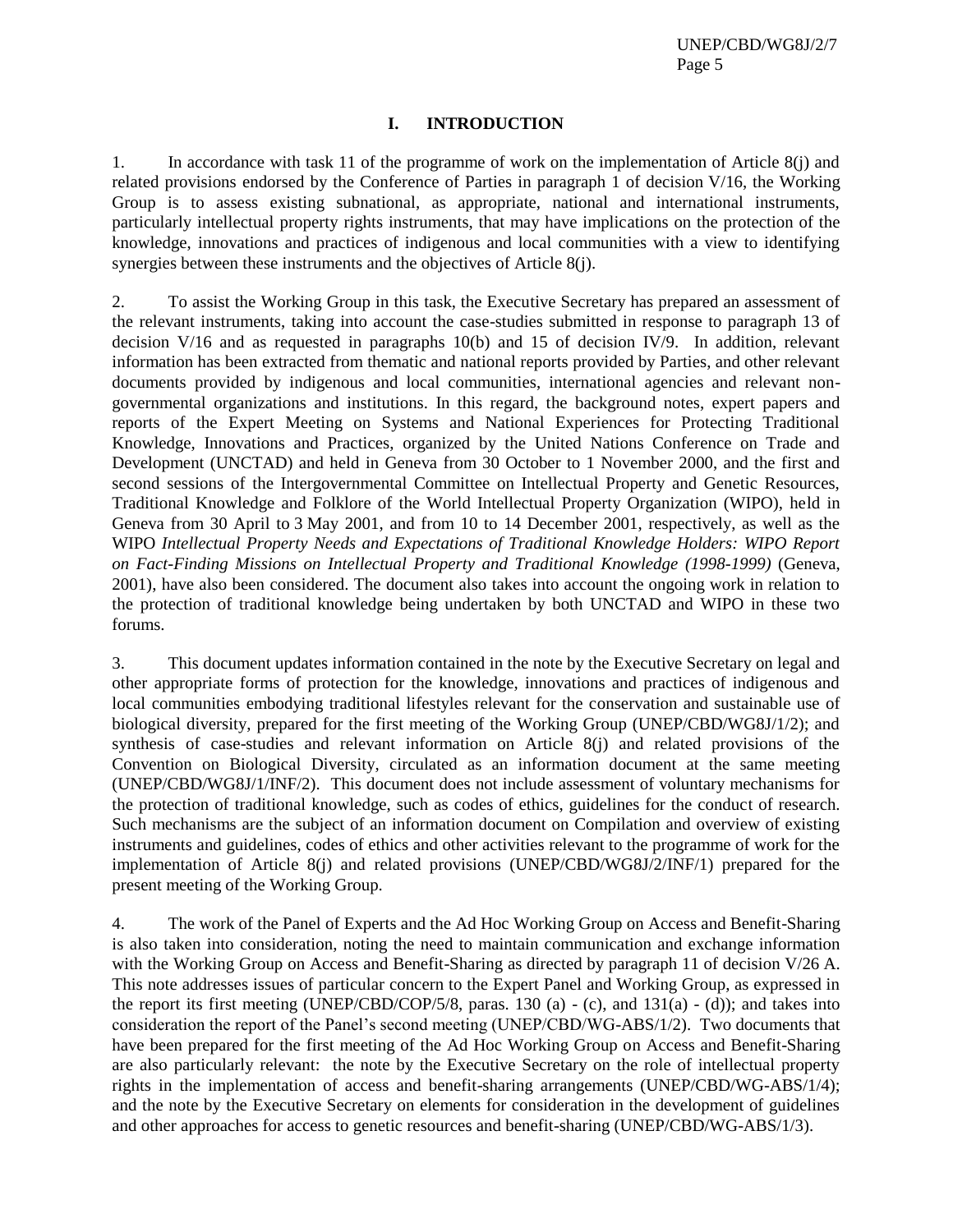5. The instruments that may have implications for the protection of traditional knowledge are assessed from two perspectives, namely:

(a) The effectiveness of those forms of intellectual property that are of most relevance to the requirements of the Convention on Biological Diversity (patents, Plant Breeders' Rights, trade secrets, trademarks, geographic indicators and copyrights) to the extent that they can be used to protect traditional-knowledge holders from the misappropriation of their traditional knowledge (for example, through the recognition of traditional knowledge as prior art in patent applications); and

(b) The availability and appropriateness of such intellectual property rights systems to traditional-knowledge holders as a means of protecting and benefiting from their traditional-knowledgebased innovations, and to defend their intellectual property rights from infringement.

6. In this note, the term "traditional knowledge" is used to refer to the knowledge, innovations and practices of indigenous and local communities embodying traditional lifestyles relevant to the conservation and sustainable use of biological diversity.

# **II. INTERNATIONAL INSTRUMENTS RELEVANT FOR THE PROTECTION OF TRADITIONAL KNOWLEDGE**

7. There are a number of instruments and processes in effect at the international level that are relevant for the protection of traditional knowledge and which are briefly identified in this section. In addition to the intellectual property instruments administered by WIPO, the other principal instruments are the Agreement on Trade-related Aspects of Intellectual Property Rights (TRIPs) administered by the World Trade Organization (WTO), the International Convention for the Protection of New Varieties of Plants (UPOV), and the International Treaty on Plant Genetic Resources for Food and Agriculture administered by the Commission on Genetic Resources for Food and Agriculture of the Food and Agriculture Organization of the United Nations. Also mentioned is the Convention to Combat Desertification, which contains a number of provisions concerning traditional knowledge and know-how and which reflect the requirements of Article 8(j) of the Convention on Biological Diversity. The draft United Nations Declaration on the Rights of Indigenous Peoples and the Principles and Guidelines for the Protection of the Heritage of Indigenous People also contain provisions of relevance.

8. It is also noted that as the impact of intellectual property on trade is being increasingly recognized, it is becoming common for regional and multilateral trade agreements to include chapters on intellectual property that establish minimum standards and provisions for enforcement.

# *A. Intellectual property rights instruments administered by WIPO*

9. WIPO administers a number of instruments of relevance to the protection of traditional knowledge. These principally concern patents; trademarks; geographical indications; industrial designs; repression of unfair competition acts (including trade secret protection); and copyright and related rights. WIPO has undertaken a thorough assessment of the strengths and weaknesses of these forms of intellectual property with regard to their appropriateness for the protection of various components of traditional knowledge. 1/

10. The following issues being considered by the WIPO Intergovernmental Committee on Intellectual Property, Genetic Resources, Traditional Knowledge and Folklore are of direct relevance to the work on the protection of traditional knowledge being undertaken with respect to Article 8(j):

l 1/ WIPO 2001a, *Intellectual Property Needs and Expectations of Traditional Knowledge Holders: WIPO Report on Fact-Finding Missions on Intellectual Property and Traditional Knowledge (1998-1999).* Geneva.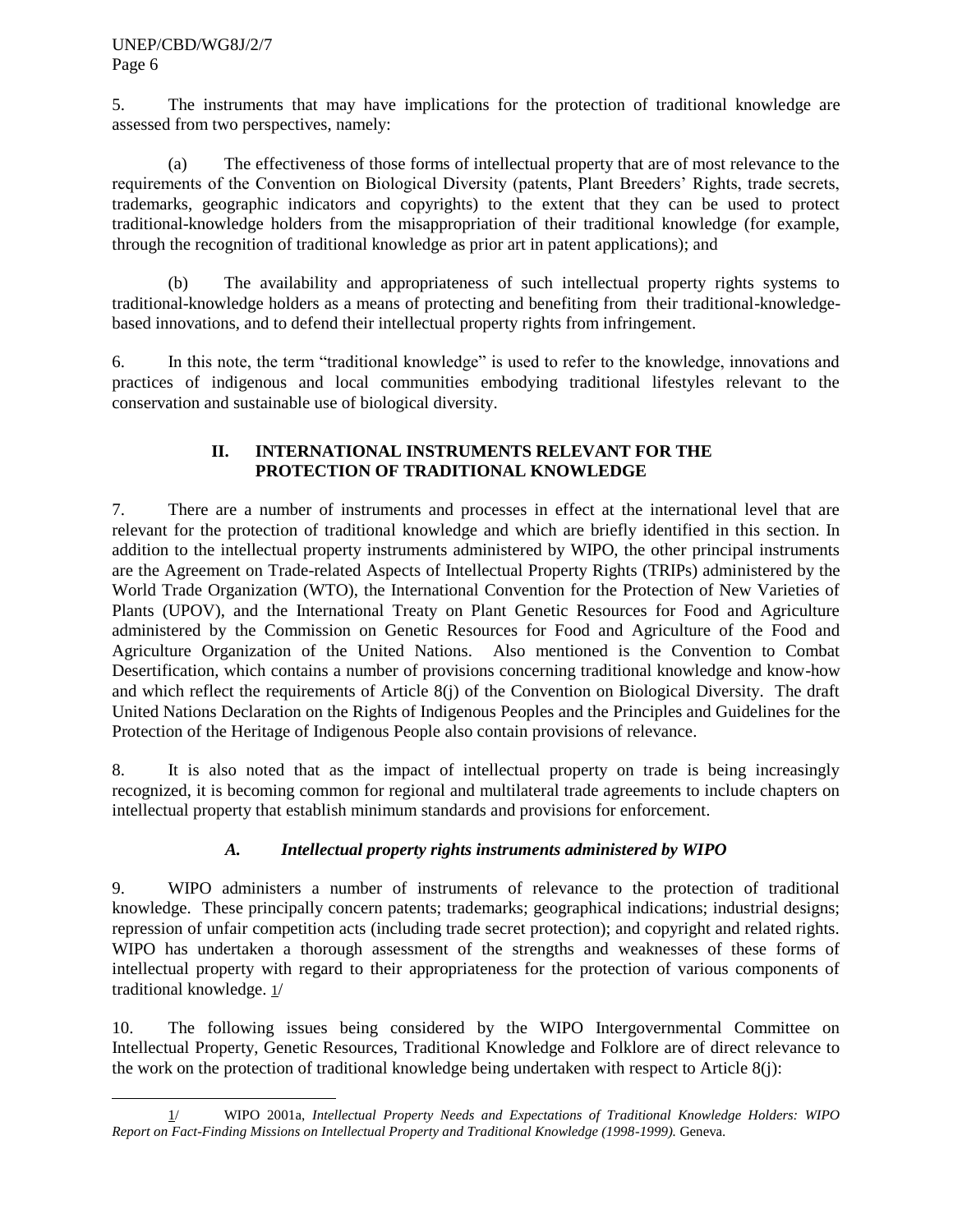(a) The development of "guide contractual practices", guidelines and model intellectual property clauses for insertion in access agreements;

(b) Delineation of the scope of subject matter for the purpose of a definition of traditional knowledge with respect to the application of intellectual property protection;

(c) Assessment of information on the availability and scope of intellectual property protection for traditional knowledge within the scope of subject matter delineated under subparagraph (b) above;

(d) Revision of existing criteria and development of new criteria for the effective integration of traditional-knowledge documentation into searchable prior art; and

(e) The relationship between customary laws regarding traditional knowledge and formal intellectual property systems. 2/

## *B. World Trade Organization Agreement on Trade-related Aspects of Intellectual Property Rights*

11. The TRIPs Agreement contains provisions on standards concerning the availability, scope and use of intellectual property rights, the enforcement of intellectual property rights, the acquisition and maintenance of intellectual property rights and related procedures, dispute prevention and settlement, and transitional and institutional arrangements. In addition to the forms of intellectual property rights protected under the instruments administered by WIPO, Article 39 of TRIPs provides for the protection of undisclosed information, often referred to in the context of the Agreement as "trade secrets". The TRIPs Agreement provides that protectable undisclosed information is that which:

(a) Has been kept secret, in the sense that it is not, as a body or in the precise configuration and assembly of its components, generally known among or readily accessible to persons within circles that normally deal with the kind of information in question;

(b) Has commercial value because it is secret; and

(c) Has been subject to reasonable steps, under the circumstances, to keep it secret, by the person lawfully in control of the information. 3/

12. A number of analysts have noted that such provisions may be used to protect particular types of traditional knowledge that are customarily maintained in secrecy by particular members (or a group) of an indigenous or local community, such as shamans.  $4/$  This issue will be further explored in a following section.

# *C. International Convention for the Protection of New Varieties of Plants (UPOV)*

13. Plant Breeder's Rights are a form of intellectual property right established under the International Convention for the Protection of New Varieties of Plants—generally known as the UPOV Convention that grants a plant breeder's certificate to those who breed new plant varieties. There are two operative

 $2/$  See WIPO/GRTKF/IC/1/3, March 16, 2001. annex 4.

<sup>3/</sup> TRIPs Agreement Article 39.2.

<sup>4/</sup> See, for example, Dutfield G 1999. *Background paper on Intellectual Property Rights and Plant Genetic Resources with particular reference to seeds and plant varieties*. Prepared for the IUCN Project on the Convention on Biological Diversity and the International Trade Regime. Oxford Centre for the Environment, Ethics and Society, Oxford University, UK. p. 70.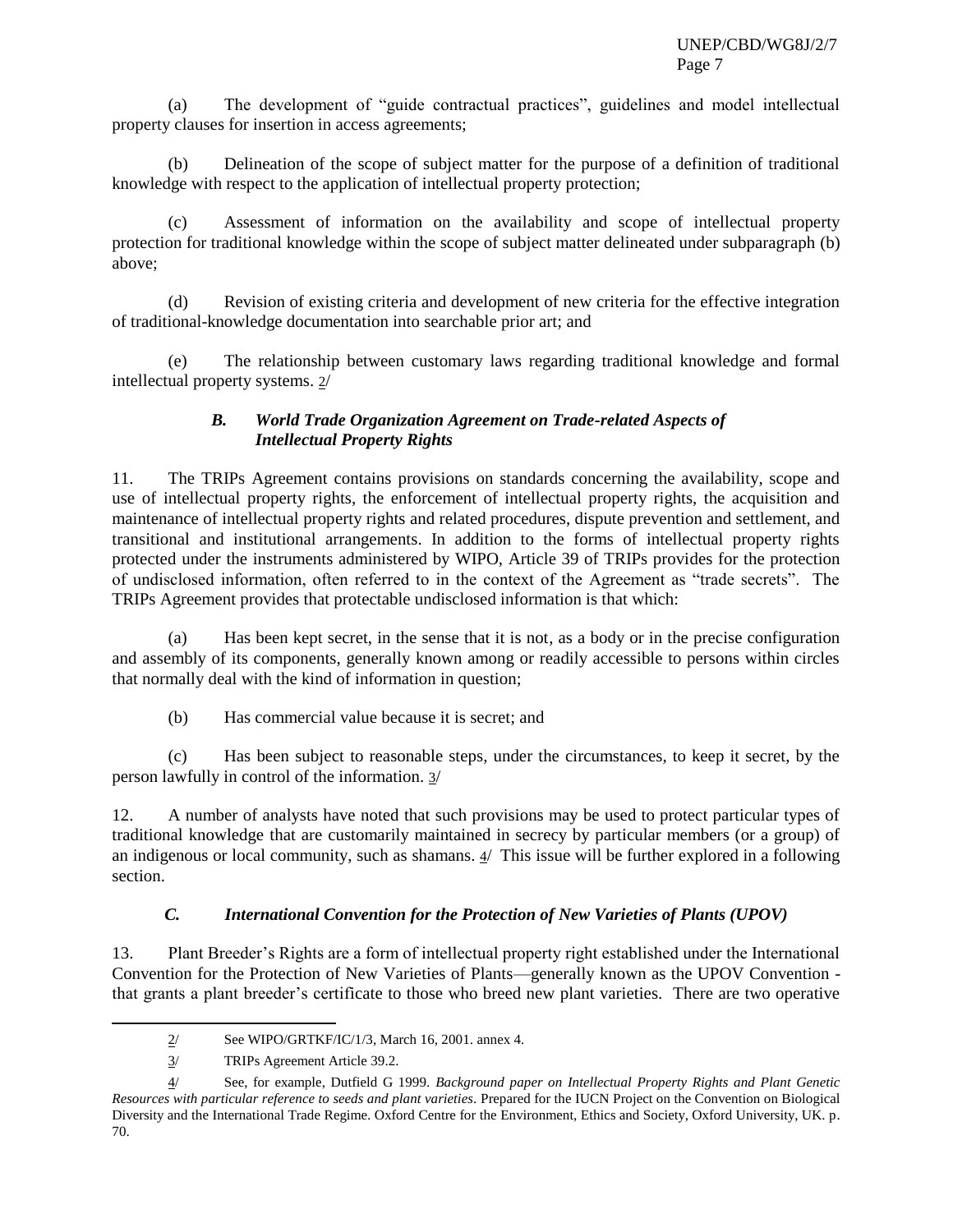l

UPOV Conventions dated 1978 and 1991. Plant Breeder's Rights, which are a legally enforceable right, are used to protect new varieties of plants by giving the holder exclusive commercial rights to market the new variety or its reproductive material. The owner can direct the production, sale and distribution of the new variety, receive royalties from the sale of plants or may sell or license their rights. The right does not, however, extend to the use of the grower's crop (i.e., the grower does not pay a royalty on the crop produced); the variety in plant breeding or the grower retaining seed for the production of another crop on their land. New varieties may be sold for usually up to 12 months within the country of origin and four years externally and still be eligible for plant breeder's rights. A plant breeder's rights generally extend (depending on the country) for up to 25 years for trees and vines and 15 - 20 years for other species. Plant Breeder's Rights generally contain breeders' and research exemptions that allow noncommercial use of protected varieties. 5/

14. According to the 1991 revision of the UPOV Convention, plant breeders are defined as those who breed, discover, or develop new crop varieties. To be eligible for protection, the plant variety must be distinct, stable, uniform and novel. To gain these rights the applicant must be able to demonstrate, by a comparative trial, that their variety is different from the most similar varieties of common knowledge. An applicant for plant variety protection requires a written description of the variety and deposition of samples in the form of seeds, a dried plant, or a live plant for the examination and conclusive demonstration of stability and homogeneity through propagation trials.

15. Until 1991, exclusive rights were given by the UPOV Convention to prevent the sale of the reproductive or vegetative propagating part of the plant and commercial production for the purpose of marketing the variety. However, the 1991 revision extended protection from the propagating part of the variety to the harvested material of the whole plant. Thus, if someone uses protected seeds in an unauthorized manner, the breeder is entitled to seize not only the harvested material, but also other parts of the results of the counterfeit. The 1991 UPOV revision also clarified the farmers' exemption, or privilege, which permitted farmers to keep seed of a protected variety for use as seed in subsequent seasons, but not sell it, to the extent that, within reasonable limits, the farmers' exemption is not a violation of the Convention.

# *D. FAO International Treaty on Plant Genetic Resources for Food and Agriculture*

16. The work of the FAO Commission on Genetic Resources for Food and Agriculture (CGRFA) is relevant in the context of access to plant genetic resources, and in particular in what concerns the implementation and the revision of the International Undertaking on Plant Genetic Resources. The International Undertaking seeks to "ensure that plant genetic resources of economic and/or social interest, particularly for agriculture, will be explored, preserved and made available for plant breeding and scientific purposes." The International Undertaking, which is a non-legally binding instrument, was adopted by resolution 8/83 of the 1983 FAO Conference, and interpreted and complemented by three Conference resolutions (4/89, 5/89 and 3/91) which introduced the concepts of Farmers' Rights, national sovereignty over plant genetic resources (in compliance with the Convention on Biological Diversity),

<sup>5/</sup> Posey DA and Dutfield G 1996. *Beyond Intellectual; Property: Toward Traditional Resource Rights for Indigenous Peoples and Local Communities. International Development Research Centre*, Ottawa, Canada. p. 88.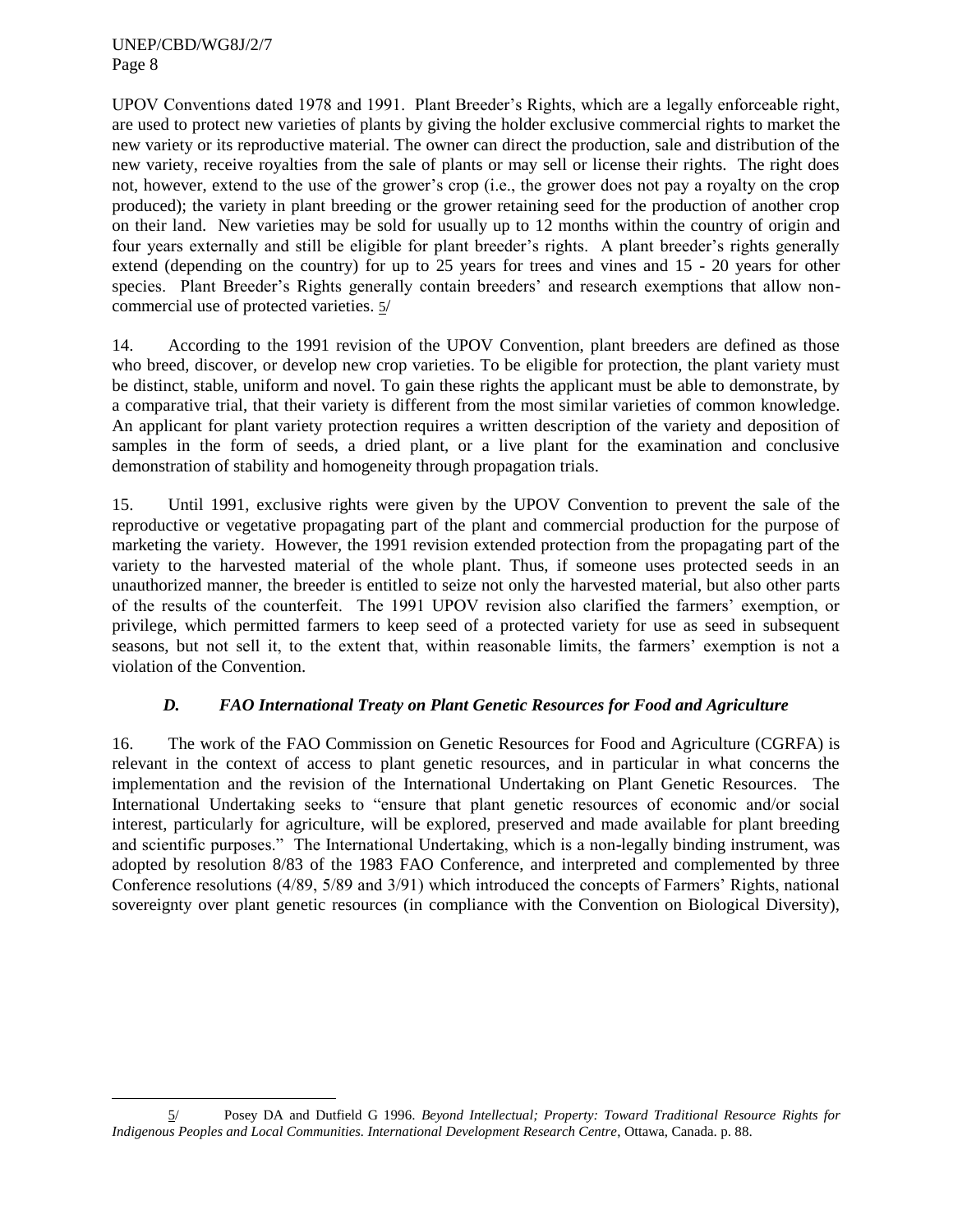and an international fund for the implementation of farmers' rights. The process of revising the International Undertaking was launched in 1994. 6/

17. CGRFA completed its work to revise the International Undertaking, in harmony with the Convention on Biological Diversity, at the sixth extraordinary session of the Commission, held in Rome from 25 to 30 June 2001. The text of the revised International Undertaking, as prepared by the Commission, was adopted by the FAO Conference in November 2001, as the International Treaty on Plant Genetic Resources for Food and Agriculture. The provisions addressing Farmers' Rights are contained in Article 10 of the Treaty.

## *E. United Nations Convention to Combat Desertification in those Countries Experiencing Drought and/or Desertification, particularly in Africa*

18. The Convention to Combat Desertification contains a number of articles relating to traditional knowledge, namely, Articles 16(g), 17(c), 18.2(a) and (b). These articles collectively reflect the provisions of Articles 8(j), 17.2 and 18.4 of the Convention on Biological Diversity. In paragraph 2 (a) of Article 18: Transfer, acquisition, adaptation and development of technology, Parties are to make inventories of relevant traditional and local technology, knowledge, know-how and practices with the participation of local populations and disseminate such information. This suggests the need to establish registers of such technology, knowledge, etc. The establishment of registers as a mechanism to assist in the protection of traditional knowledge is discussed below.

19. Issues relating to traditional knowledge, including the establishment of a common understanding of the term traditional knowledge, have been addressed by an ad hoc panel composed of ten experts on traditional knowledge appointed in accordance with decision 12/COP.3 of the Conference of the Parties to the Convention to Combat Desertification. 7/

20. With regard to a common understanding of the term traditional knowledge, the following definition has been established for the purposes of the Convention to Combat Desertification: ―Traditional knowledge consists of practical (instrumental) and normative (enabling) knowledge about the ecological, socio-economic and cultural environment. Traditional knowledge is people centred (generated and transmitted by people as knowledgeable, competent and entitled actors), systemic (intersectorial and holistic), experimental (empirical and practical), transmitted from one generation to the next and culturally valorised. This type of knowledge promotes diversity; it valorises and reproduces the local (internal) resources."  $8/$ 

 $6/$  Relevant information can be found in the following documents elaborated by the Secretariat of the CGRFA, in preparation for its Eighth Regular Session*: Revision of the International Undertaking on Plant Genetic Resources: Legal and Institutional Options* (CGRFA/8/9/99*), Report of the Chairman of the Commission on Genetic Resources for Food and Agriculture on the Status of Negotiations for the Revision of the International Undertaking on Plant genetic Resources, in Harmony with the Convention on Biological Diversity* (CGRFA-8/99/13), *Composite Draft Text of the International Undertaking on Plant genetic Resources - Incorporating the Chairman's Elements* (CGRFA 8/99/13 Annex), and *Revision of the International Undertaking on Plant genetic Resources - Consolidating Negotiating Text Resulting from the Deliberations during the Fifth Extraordinary Session of the Commission on Genetic Resources for Food and Agriculture* (CGRFA/IUND/CNT/Rev.1). WIPO, 2000, para. 33.

<sup>7/</sup> See doc. ICCD/COP(4)/CST/2, 13 October 2000.

<sup>8/</sup> Convention to Combat Desertification: *Traditional Knowledge: Report of the ad hoc Panel*, doc. ICCD/COP(4)/CST/2, 13 October 2000, para 30. See also ICCD/COP(3)/CST/3.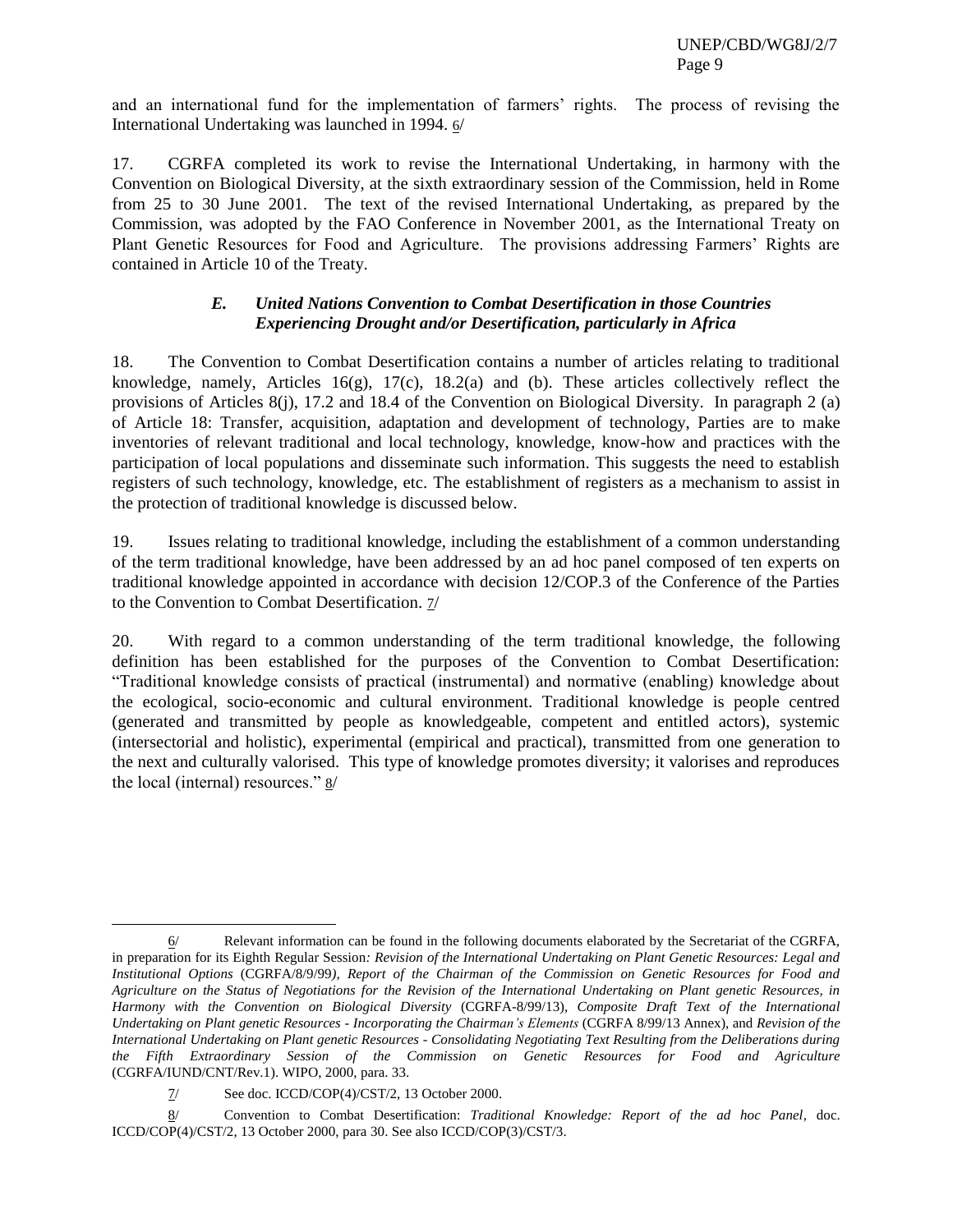## *F. Relevant instruments being developed by the Commission on Human Rights*

## *1. Draft United Nations Declaration on the Rights of Indigenous Peoples*

21. The draft United Nations Declaration on the Rights of Indigenous Peoples, which is under consideration by the Commission on Human Rights, contains a number of articles relevant to the protection of traditional knowledge, principal among which is Article 29, which states that:

(a) Indigenous peoples are entitled to the recognition of the full ownership, control and protection of their cultural and intellectual property;

(b) They have the right to special measures to control, develop and protect their sciences, technologies and cultural manifestations, including human and other genetic resources, seeds, medicines, knowledge of the properties of fauna and flora, oral traditions, literatures, designs and visual and performing arts.

22. Other articles contained in the draft text include the rights of indigenous peoples to:

(a) Practise and revitalize their cultural traditions and customs (article 12);

(b) Participate fully in devising legislative or administrative measures that may affect them (article 20);

(c) Traditional medicines and health practices, including right to the protection of vital medicinal plants, animals and minerals (article 24). 9/

# *2. Draft Principles and Guidelines for the Protection of the Heritage of Indigenous People*

23. At its fifty-second session, in 2000, the Sub-Commission on the Promotion and Protection of Human Rights considered the report of the seminar on the draft principles and guidelines for the protection of the heritage of indigenous people, 10/ provisions of which are relevant to the issues raised by Article  $8(i)$  of the Convention. Of particular relevance are paragraphs concerning:

- (a) Ownership and custody of heritage (para. 5),
- (b) Prior informed consent of owners to be an essential precondition of agreements (para. 9);

(c) Owners of heritage to be the principal beneficiaries with regard to any use or application

(para. 10)

- (d) Heritage includes biodiversity-related and ecological knowledge (para. 13);
- (e) Measures for national laws (para. 23);
- (f) Guidelines for researchers (paras. 26-34); and
- (g) Guidelines for business and industry (paras. 35-40).

<sup>9/</sup> E/CN 4/Sub 2/1994/30

<sup>10/</sup> E/CN.4/Sub.2/2000/26, 19 June 2000. Annex I: Revised text of the draft principles and guidelines for the protection of the heritage of indigenous people.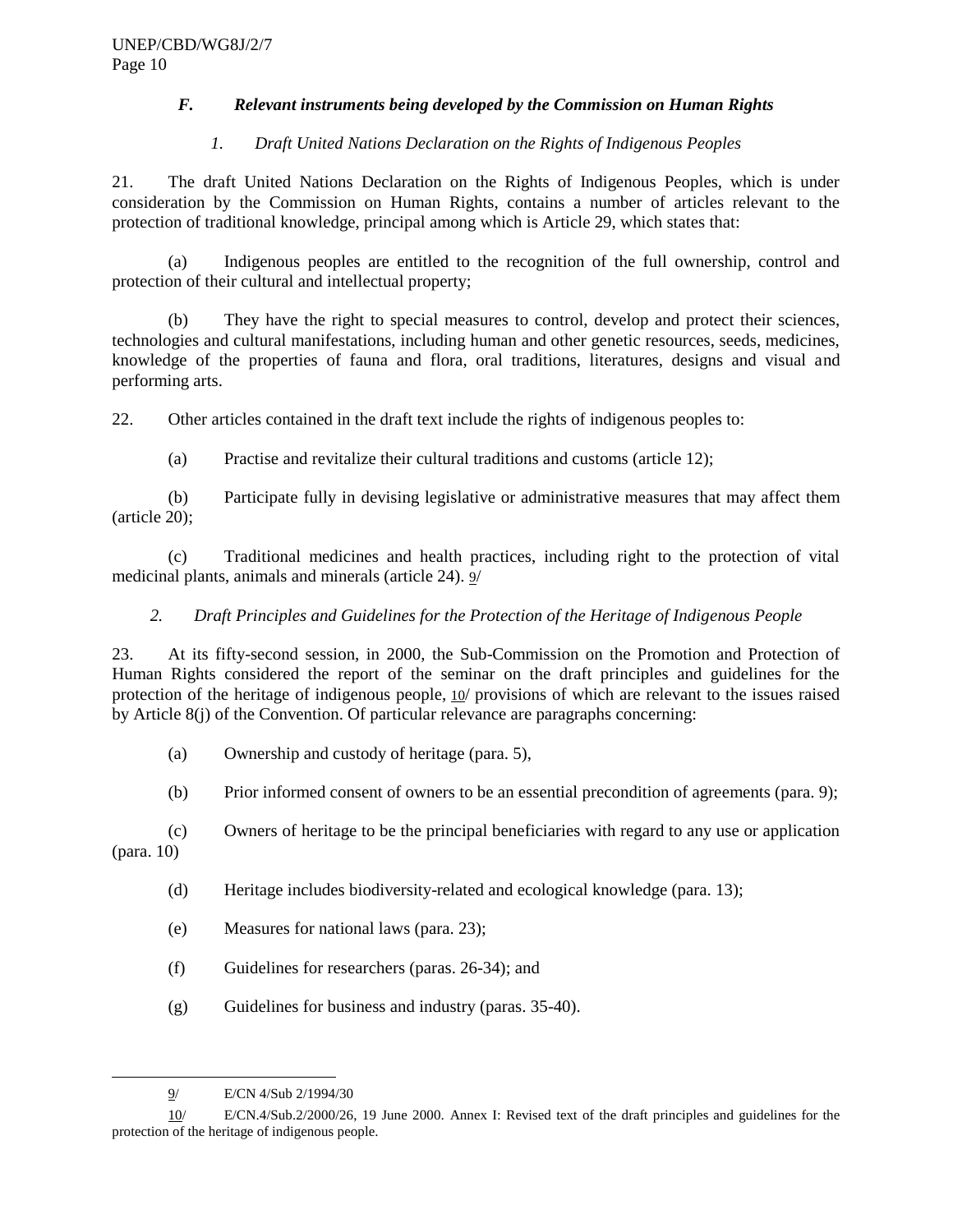#### **II. NATIONAL INSTRUMENTS RELEVANT FOR THE PROTECTION OF TRADTIONAL KNOWLEDGE**

24. Most Contracting Parties and Governments have in place a range of mechanisms that either directly provide protection for traditional knowledge, or are capable of being applied to provide such protection. These mechanisms include national intellectual property laws; and laws governing various forms of legal agreement, consumer protection, unfair competition and protection of trade secrets. Some countries have in place national *sui generis* systems for the protection of traditional knowledge. There are also national non-intellectual property right laws that may afford protection for traditional knowledge. Some countries also recognize certain aspects of customary law that may have implications for the protection of traditional knowledge, while others have begun to establish traditional knowledge registries that both assist in the preservation of much traditional knowledge, while also providing a means for protecting it.

## *A. National intellectual property rights instruments*

25. Most Parties have in place a suite of intellectual property laws that include those most relevant to the protection and application of traditional knowledge, namely: copyrights, patents, plant breeders rights, trademarks, geographic indicators/appellations of origin, and trade secrets. Although these intellectual property rights differ in fundamental ways, some concepts and provisions are common to all, and have particular relevance in understanding intellectual property from the perspective of the protection of traditional knowledge. These concepts and provisions include: ownership, nature of the rights, criteria for protection; licensing; scope of protection, duration; registration costs; enforcement; and international protection.  $11/$  Most national intellectual property laws conform to the minimum standards laid out in the various intellectual property treaties administered by WIPO, the UPOV Convention, and the WTO TRIPs Agreement. Nevertheless, the level of protection, registration procedures, the level of resources available to intellectual property offices, and court systems vary significantly. Professional advice is necessary in each country where intellectual property protection is sought. Because of costs, most intellectual property holders file in countries which are important markets, or in countries that are likely to produce infringing products for sale in export markets. 12/

26. Since the advent of the Convention on Biological Diversity, a number of countries have amended, or have developed proposals to amend, some of their intellectual property laws and administrative procedures, particularly patent laws, to take account of the need to protect traditional knowledge through, for example, requiring certificates of origin indicating the source of genetic resources and any associated traditional knowledge, and through provisions that enable joint ownership of intellectual property rights. Many of these developments taking place in countries such as the Philippines, Costa Rica, India, Panama, New Zealand and the Andean Community are reviewed in paragraphs 12-14 of the note by the Executive Secretary on the role of intellectual property rights in the implementation of access and benefit-sharing arrangements prepared for the Ad Hoc Working Group on Access and Benefit-sharing (UNEP/CBD/WG-ABS/1/4).

#### *B. Statutory and common law protections governing legal agreements, licences, contracts and trade secrets*

27. It is widely recognized that contractual agreements are the main legal mechanism to facilitate access and benefit-sharing arrangements with respect to genetic resources, and that "intellectual property

12/ Ibid, p. 11.

<sup>11/</sup> Cassidy M and Langford J (eds), 1999 *Intellectual Property and Aboriginal People: A Working Paper .*Ministry of Indian Affairs and Northern Development, Ottawa, Canada. Submitted for the UNCTAD Expert Meeting on Systems and National Experiences for Protecting Traditional Knowledge, Innovations and Practices, Geneva, 30 October – 1 November 2000. pp. 9-11.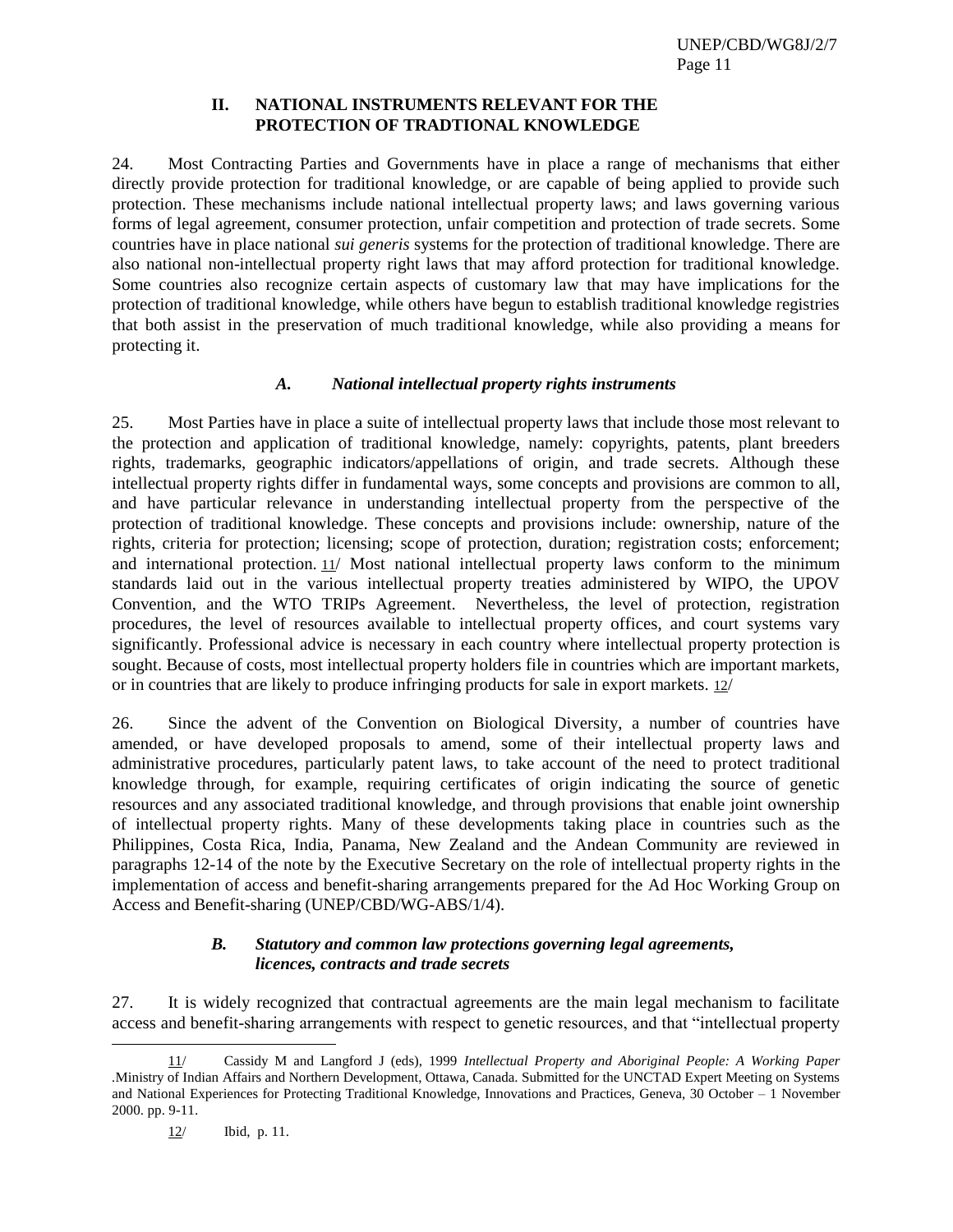rights clauses play a fundamental role in these agreements".  $13/$  Intellectual property, including copyright, trademarks, patents, trade secrets and Plant Breeder's Rights are commonly licensed in contracts between the intellectual-property holder and licensees. Licensing is a legally binding method to allow another party to use, make or sell the intellectual property of a company or individual for a defined period of time, in return for fees, royalties, or other consideration. When intellectual property is licensed, the holder still retains ownership. The licence sets out the purpose and conditions for the licensee of the proprietary innovation or creation. However the licensor may take back the rights, if the licensee breaks the agreement. 14/

28. A number of Parties and observers have also noted that indigenous and local communities are increasing their use of legal agreements and contracts to allow others to access traditional knowledge while retaining control over its use. These contracts range from simple to complex, and can be legally enforced through civil action in the courts. Agreements will differ depending on a community's needs. Some common contractual arrangements used for intellectual property that have been adapted to protect traditional knowledge include: confidentiality or non-disclosure agreements; material transfer agreements; prior informed consent agreements; letters of intent; and memoranda of understanding. 15/ Examples of private legal agreements and contracts include the Aguaruna-Searle know-how licence, and the TBGRI-Arya Vaidya-Kani licence. 16/

29. Internationally, it has been reported that indigenous and local communities are probably using confidentiality agreements with outside businesses more than any other legal instrument to protect their traditional knowledge of plants and medicines. Through contracts between traditional-knowledge holders and outside institutions and companies, there is increasing acceptance that an "indigenous and local community" can be recognized as a single legal entity with collective knowledge comparable to a trade secret. 17/ For example, it is increasingly common for aboriginal communities in Canada to sign confidentiality agreements with Governments and non-aboriginal businesses when sharing their traditional knowledge. Business partners and legal advisors are bound by these agreements not to disclose traditional knowledge or unjustly gain from their access to it. Contracts can also be used to control the use of traditional knowledge in databases and access to their data. 18/

30. The legal protection of trade secrets and confidential information from disclosure and unauthorized use is generally based on court rulings under common law and national and subnational civil codes, such as the Quebec Civil Code in Canada. These rulings govern contracts, fiduciary relationships and equity issues such as breach of confidence and unjust enrichment. Protection is limited to information that is kept secret, and therefore traditional knowledge that is in the public domain will not be protected using such common and civil law remedies. 19/

- 17/ Cassidy and Langford 1999:27.
- 18/ Ibid, pp. 27-8.
- 19/ Ibid, p. 26.

<sup>13/</sup> UNEP/CBD/WG-ABS/1/4, paragraph 77(d).

<sup>14/</sup> Cassidy and Langford 1999:27.

<sup>15/</sup> See Cassidy and Langford 1999:6; Posey and Dutfield 1996:67-74; Columbia University School of International and Public Affairs 1999.*Access to Genetic Resources: An Evaluation of the Development and Implementation of Research Regulation and Access Agreements* Report prepared for the Biodiversity Action Network by the Environmental Policy Studies Workshop 1999. Columbia University, New York.

<sup>16/</sup> Dutfield G, 2000. *Developing and Implementing National Systems for Protecting Traditional Knowledge: A Review of Experiences in Selected Developing Countries*. Prepared for UNCTAD Expert Meeting on Systems and National Experiences for Protecting Traditional Knowledge, Innovations and Practices, Geneva, 30 October - 1 November 2000.p. 13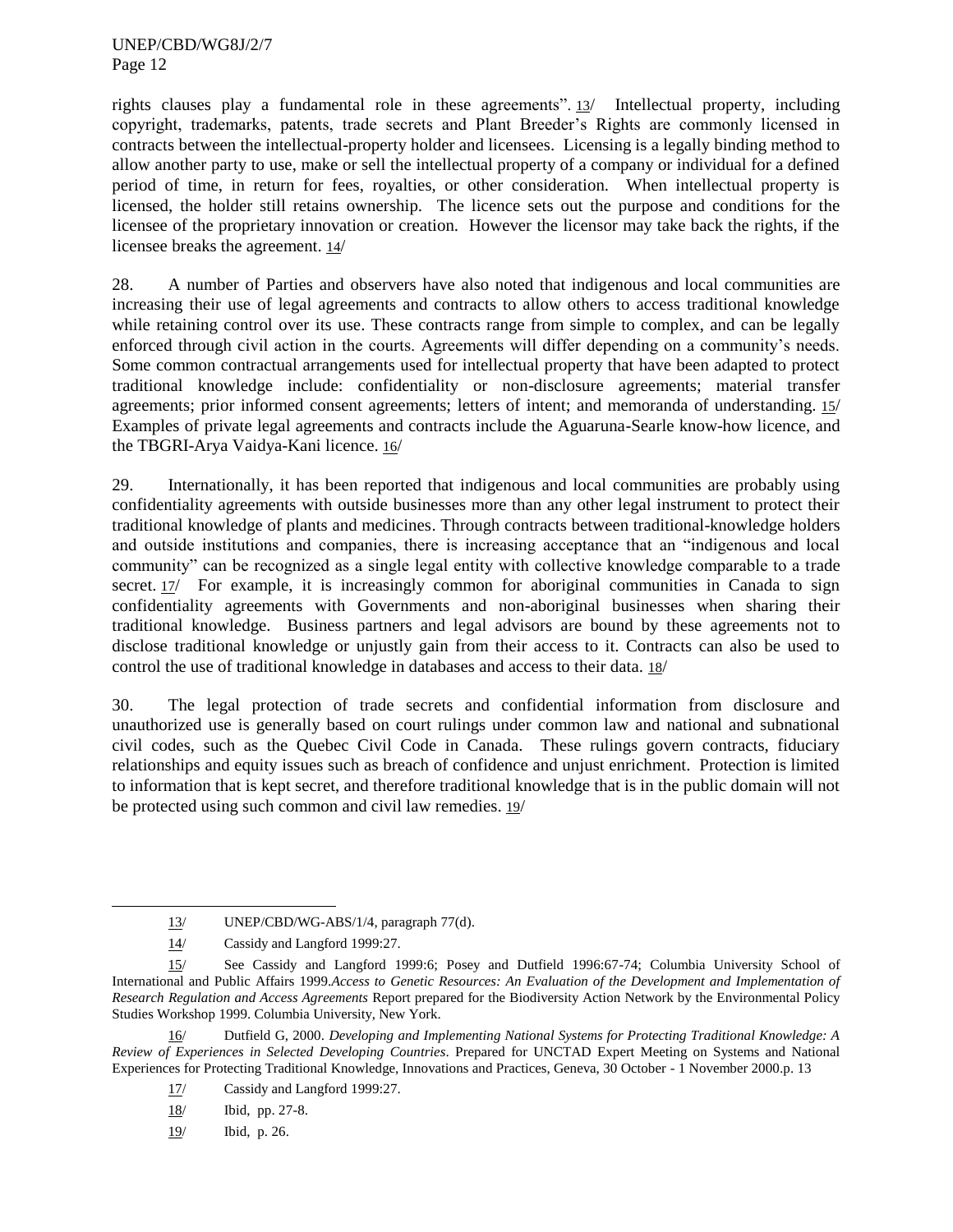# *C. National sui generis systems for protecting traditional knowledge*

31. In paragraph 14 of decision  $V/16$ , the Conference of the Parties recognized "the importance of *sui generis* and other appropriate systems for the protection of traditional knowledge of indigenous and local communities and the equitable sharing of benefits from its use to meet the provisions of the Convention on Biological Diversity". 20/

32. Panama has adopted a *sui generis* law for the protection of traditional knowledge. 21/ India has established a national system for the protection of traditional knowledge which includes the National Innovation Foundation, which has been established to build a national register of innovations and network of community-based traditional knowledge registries (see section G below). However, a number of other countries are still considering options for the development of such systems, such as the documentation of traditional knowledge, registration and innovative patent systems; or the development of legal frameworks outside the existing patent system. These countries include: Andean Community members, Bolivia, Ecuador, and Colombia; and Namibia. 22/

33. In Panama, the Legislative Assembly of the Republic of Panama established through Legislation No. 20 of 26 June 2000, the Special Intellectual Property Rule on the Collective Rights of Indigenous Peoples for the protection and defence of their cultural identity and traditional knowledge. 23/ The objective of this legislation is to protect the collective intellectual rights and traditional knowledge of indigenous peoples' creations. 24/ In addition, draft legislation No. 36 has been elaborated by the Commission of Indigenous Issues of the Legislative Assembly to create the Institute of Traditional Indigenous Medicine. This legislation is to provide a legal framework for access to genetic resources that have medical applications and to provide measures for the equitable sharing of benefits. 25/

# *D. National non-intellectual-property-rights instruments that may afford protection to traditional knowledge*

34. In addition to the national biodiversity laws and access and benefit-sharing regimes discussed above, a number of Parties have passed, or are in the process of drafting, other laws that have implications for the protection of traditional knowledge, such as those specifically designed to recognize and protect rights and interests of indigenous and local communities.

35. Many countries that have jurisdiction over indigenous and local communities have in place either a principal law, or a suite of laws, recognizing and protecting certain rights of such communities. Many of these laws reflect constitutional and/or international and domestic treaty obligations, and court rulings. Taken as a whole, such laws generally cover such matters as land rights, protection of cultural heritage, freedom of religious expression, community self-governance, administrative matters, and funding. Examples of such laws include the American Indian Religious Freedom Act 1981 and Indian Arts and

<sup>20/</sup> See also COP decision V/26B, paragraph 1.

<sup>21/</sup> Law nr. 20 (through Decree nr. 12, of 2001.Forms for the registration of traditional knowledge have been adopted, and the Government of Panama is considering legislation that would encompass all sorts of traditional knowledge, including biodiversity-related traditional knowledge.

<sup>22/</sup> Government of Namibia, Thematic report on access and benefit-sharing.

<sup>23/</sup> See thematic report from Panama on benefit-sharing, reference to legislation in *Gaceta Oficial*, No. 24 083, 27 June 2000.

<sup>24/</sup> For example, inventions, models, drawings and designs, innovations contained in images, figures, symbols, graphics, petroglyphs and other detail, including the cultural elements of their history, music and art and traditional artistic expressions, which could be used for commercial purposes through a special system of registry, promotion and commercialization of their rights, in order to emphasize indigenous and socio-cultural values.

<sup>25/</sup> See also Dutfield 2000:15.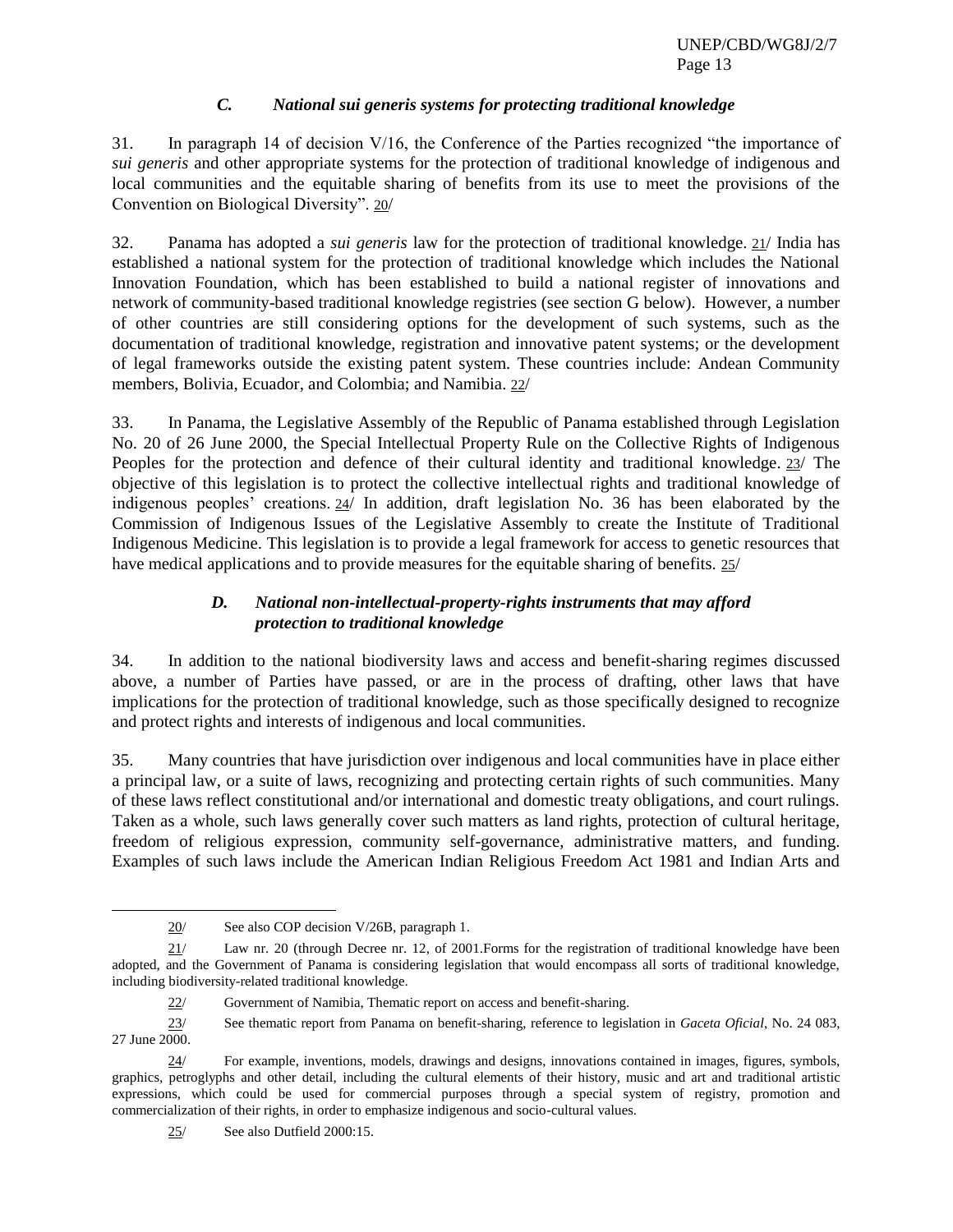Crafts Act 1990 of the United States of America; 26/ Canada's Indian Act 1985; 27/ the Aboriginal and Torres Strait Islander Heritage Protection Act 1984, Aboriginal and Torres Strait Islander Commission Act 1989 and Native Title Act 1993 in Australia; 28/ Malaysia's Aboriginal Peoples Act 1954; and the Philippines Indigenous Peoples Rights Act 1997. 29/ Traditional knowledge, or particular components of it such as sacred knowledge, may be protected under such laws. In some instances, test cases may be required to test the limits of applicability of such laws to the protection of traditional knowledge. 30/ In some cases, whether traditional knowledge is protected may depend on court rulings, and protection may only be granted under certain circumstances.

36. The Philippines Indigenous Peoples Rights Act 1997, however, does provide an example of such a law that is designed *inter alia*, to provide explicit protection to traditional knowledge. 31/

# *E. Recognition of customary law protections for traditional knowledge*

37. Indigenous and local communities embodying traditional lifestyles generally have their own systems of laws and practices for protecting and regulating the use of their traditional knowledge. 32/ However, recognition of such customary systems varies widely among countries. While some countries have given statutory recognition, in other countries (limited) recognition of traditional customary law systems, or elements of them, has been given by the courts. The recognition of customary law is likely to derive from national and/or subnational constitutions and to be codified in statutes, while case law is likely to clarify particular principles, particularly in relation to the recognition of certain customary rights *vis-à-vis* the national legal system.

# *1. Statutory law*

38. The recognition of indigenous and local community customary laws in national legislation may be an important facet of the implementation of both Articles  $8(i)$  and  $10(c)$ . 33/ The Philippines provides two examples of statutory recognition of indigenous and local community customary laws: the Aboriginal Rights Act 1997 and the Executive Order No. 247. In East Malaysia, in the states of Sabah and Sarawak, native customary laws are administered and enforced by Native Courts established by relevant state laws. 34/

39. The Government of Namibia notes that customary rules and traditional lifestyles are being eroded by the forces of modernization and commercialization. The Namibian intellectual property right and formal legal systems do not recognize customary systems and there is a need to integrate customary law into modern policy/legislation. The scope of the Namibian draft access legislation excludes

- 29/ Dutfield 2000:18-19
- 30/ Janke 1998:168-169.
- 31/ Dutfield 2000:18-19.

32/ Cassidy and Langford 1999:Preface; WIPO 2001a:58-65; Janke 1998.

33/ See also paras. 58-60 of doc. UNEP/CBD/TKBD/1/2, UNEP/CBD/WG8J/1/2, paras 30-34.

l 26/ Battiste M and Henderson JY 2000. *Protecting Indigenous Knowledge and Heritage: A Global Challenge.*  Purich Publishing Ltd, Saskatoon, Canada. pp. 109 and 158.

<sup>27/</sup> Ibid, pp. 70 and 217-219.

<sup>28/</sup> Janke T 1998. *Our Culture : Our Future – Report on Australian Indigenous Cultural and Intellectual Cultural Property Rights.* Michael Frankel and Company, Australian Institute of Aboriginal and Torres Strait Islander Studies and the Aboriginal and Torres Strait Islander Commission, Canberra, Australia. Pp. 85, 283, 286,

<sup>34/</sup> See, for example, Empeni Lang 1998. Administration of native courts and enforcement of native customary laws in Sarawak. *Journal of Malaysian and Comparative Law*, Vol. 25, pp. 89-126.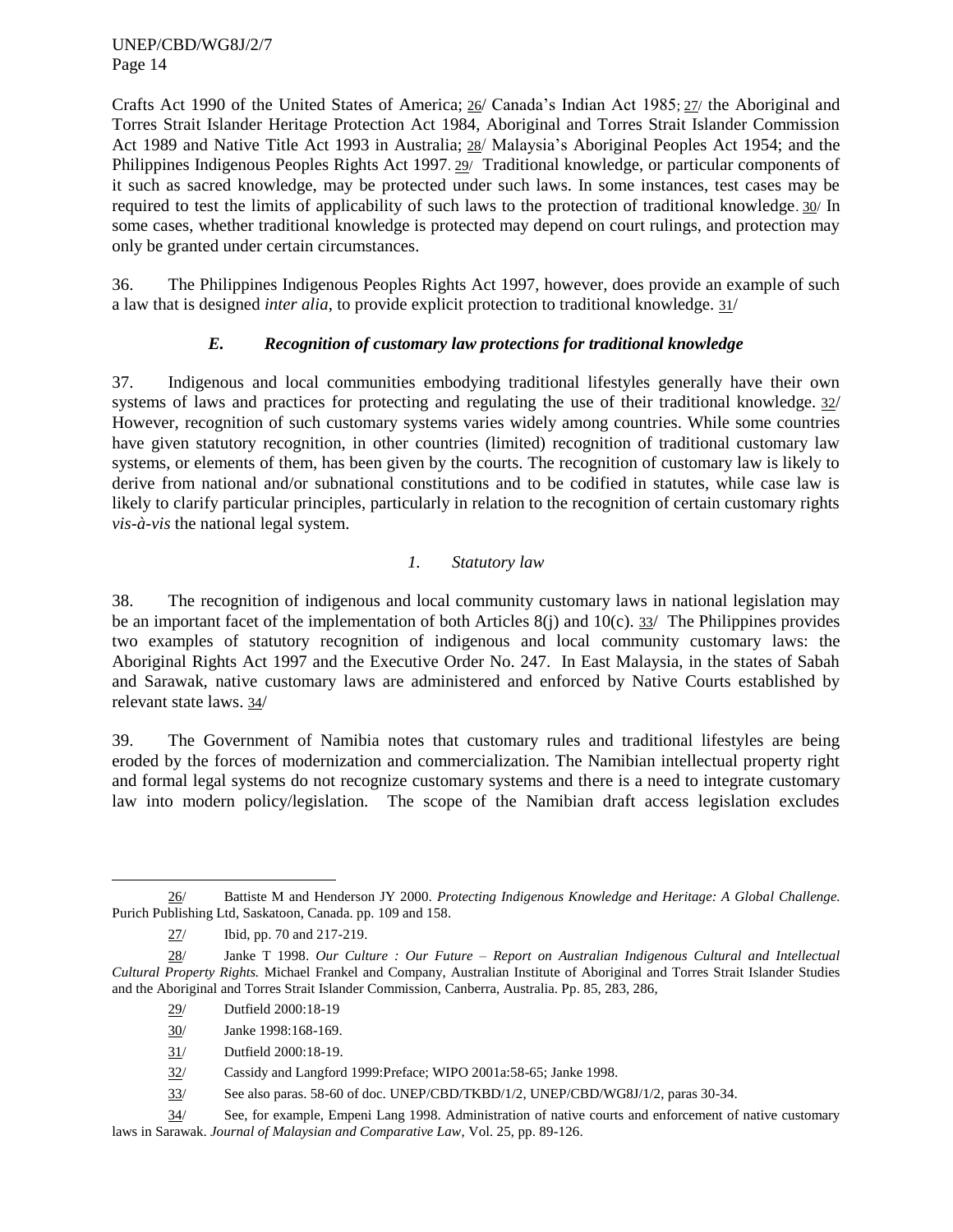customary use in order not to put controls on customary practices and traditional knowledge but rather to put control on the access to such practices and knowledge for their better protection. 35/

## *2. Case-law*

40. There is also an emerging body of case-law in which precedents have been established with respect to the recognition of some of the elements of customary law and which may find application in relation to the misappropriation of traditional knowledge, should such actions be brought before the courts. In Australia, in relation to the Copyright Act 1968 (Cwth) where breaches of the Act have occurred in relation to the misappropriation of indigenous designs and artworks, customary law has been taken into account in the judges' decisions and in the award of damages. 36/ While such cases have been in relation to Aboriginal artworks, nevertheless, the principles established in such decisions could be used for the protection of other aspects of traditional knowledge.

41. In Hawaii, customary law derives support from the state's constitution and statutes, whereby protection of traditional and customary rights of native Hawaiians exercised for subsistence, cultural and religious purposes provides an example of a balance struck between the historical practices of indigenous peoples and modern property rights and development demands. Hawaii's case-law demonstrates that the doctrine of custom can be used within Anglo-American law as a basis for the protection of the traditional customs and practices of indigenous peoples. 37/ Again, the extent to which the doctrine of custom might apply to the protection of traditional knowledge, or particular components of it, may await the determination of the court.

# *F. Models for national instruments for protection of traditional knowledge*

42. There are several models for the protection of traditional knowledge that could be useful starting points for the development of national legislation. These include: Model Legislation for the Recognition and Protection of the Rights of Local Communities, Farmers and Breeders, and for the Regulation of Access to Biological Resources drafted by the Organization of African Unity (OAU) Scientific, Technical and Research Commission (Addis Ababa 1998); a model Community Intellectual Rights Act, proposed by the Third World Network; and the UNESCO/WIPO Model Provisions for National Laws on the Protection of Expressions of Folklore Against Illicit Exploitation and Other Prejudicial Actions. All three have been analysed and discussed in previous documents prepared under the Convention on Biological Diversity. 38/

# *G. Community registers of traditional knowledge*

43. In paragraph 17 of decision V/16, the Conference of the Parties requested "Parties to support the development of registers of traditional knowledge, innovations and practices of indigenous and local communities embodying traditional lifestyles".

44. A registry has been described as an "ordered collection or repository of information. The term registry implies that the information in the repository acquires a certain legal status by virtue of being

<sup>35/</sup> Thematic report on access and benefit-sharing, Namibia.

<sup>36/</sup> Puri K 1998. The Experience of the Pacific Region. In *UNESCO-WIPO World Forum on the Protection of Folklore, Phuket, Thailand, April 8 – 10, 1997.* UNESCO publication No. CLT/CIC/98/1, 1998. pp.:41-59. See in particular Professor Puri's comments on the case *Milpurrurru v. Indofurn Pty. Ltd. And Others,* in the Federal Court of Australia.

<sup>37/</sup> Hare CM 1998. The use of customary law to protect the cultural practices of Indigenous Peoples in Hawai'i. *Journal Malaysian and Comparative Law* Vol. 25, pp. 241-251, p.249.

<sup>38/</sup> See UNEP/CBD/WG8J/1/2, paras. 13-17; and also UNCTAD 2000, *. Systems and National Experiences for Protecting Traditional Knowledge, Innovations and Practices Geneva 30 October- 1 November 2000* doc. TD/B/COM.1/EM.13/2,, paras. 48-50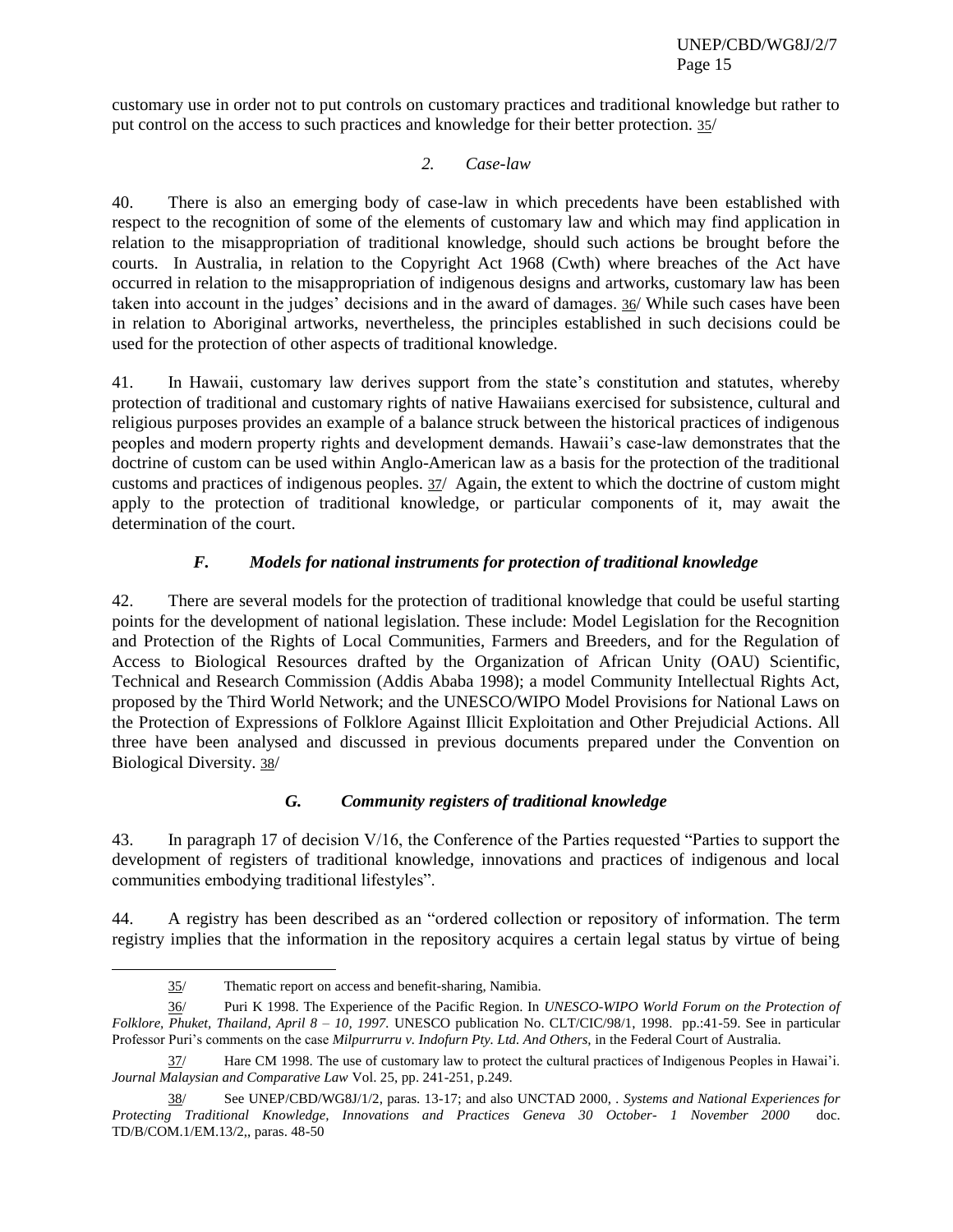$\overline{a}$ 

included on the registry. Consequently, a registry is not only a compilation, list or database that serves merely the purpose of providing retrievable data to defined users. A registry is a list or database in which specified information can be registered in order to confer legal rights relating to that information. The registration of information in a registry puts that information 'on the record' and records the fact that the registrant asserts a claim to that information." 39/

45. However, it should be kept in mind that to compile traditional knowledge into registries (or compilations or databases) has no legal relevance whatsoever until *sui generis* protection on such registries is adopted. Otherwise, existing legal provisions (such as Article 2(5) of the Berne Convention, Article 10(2) of the TRIPs Agreement, and Article 5 of the WIPO Copyright Treaty) limit their protection to the original or creative manner of selecting and arranging data. In addition, the database support itself (that is, the software code) may be protected under copyright. The database owner may also take technical measures to protect the data, in which case any attempt to circumvent the technical protection may also be deemed illegal (WIPO Copyright Treaty, Article 11). The name of the database may also be protected (as a trademark or a service mark). But as far as the data themselves are concerned, where they are not covered by specific mechanisms of intellectual property protection (such as patents, trade secrets, copyright, etc), the only existing mechanisms for the protection of database contents are those of Article 39.3 of the TRIPs Agreement (in a very narrow context), and the European Community Directive 96/9/CE, on databases.

46. Traditional knowledge registers (or registries) have been developed by indigenous and local communities in order to promote and protect traditional knowledge. They are generally compiled by communities or community groups for their benefit. They have been found useful for organizing knowledge in view of allowing protection and improved management of the community resources. 40/

47. Traditional knowledge registers may serve a number of purposes which include:

(a) Maintenance and preservation of traditional knowledge by virtue of recording and documenting it; 41/

(b) Protection against the inappropriate granting of intellectual property rights (sometimes referred to in the context of the Convention on Biological Diversity as "biopiracy") through provision of evidence of traditional knowledge as prior art; 42/

(c) Raise awareness of communities with respect to the values of traditional knowledge of indigenous and local communities;

(d) Encourage the long-term conservation and promotion of natural resources and their related knowledge;

<sup>39/</sup> WIPO 2001c. *Progress Report on the Status of Traditional Knowledge as Prior Art prepared for the Intergovernmental Committee on Intellectual Property and Genetic Resources, Traditional Knowledge and Folklore,* Second Session, Geneva, December 10 -14, 2001. Doc. WIPO/GRTKF/IC/2/3, July 1, 2001, para. 118.

<sup>40/</sup> Downes and Laird 1999.*Community Registries of Biodiversity-Related Knowledge: The role of intellectual property in managing access and benefit.* Prepared for the UNCTAD Biotrade Initiative p. 4.*.*

 $41/$  Some countries have noted the fact that because traditional knowledge has not been documented, this has contributed to the erosion of traditional knowledge systems (e.g., in Namibia). See also UNCTAD Secretariat, 2000, paras. 57- 59.

 $42/$  The Panel of Experts on ABS, during the second meeting, acknowledged that traditional knowledge registers could provide protection which could be used to avoid the inappropriate granting of intellectual property rights. Doc. UNEP/CBD/WG-ABS/1/2, para. 77(c)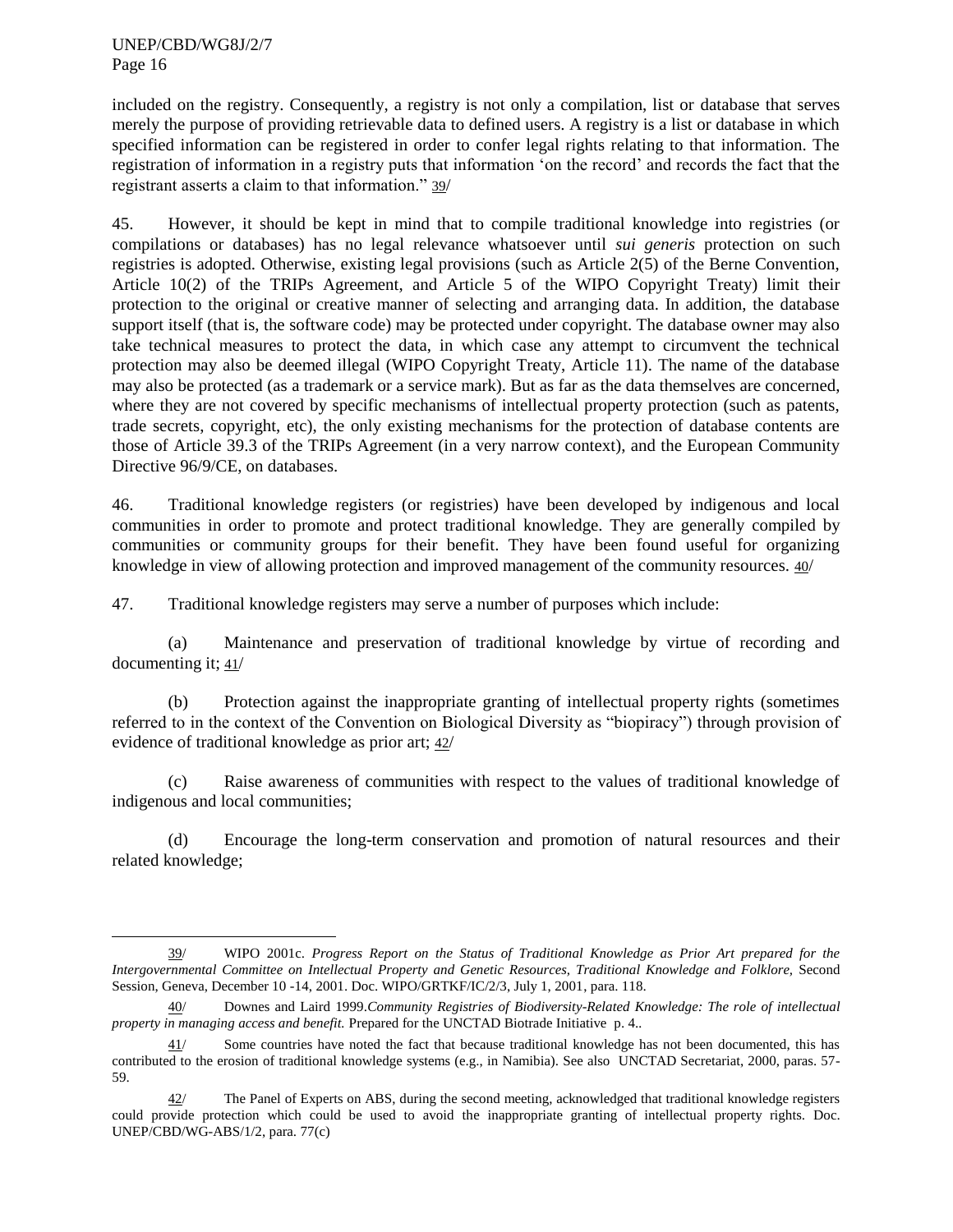(e) Provide information to interested parties who may be interested in obtaining information available in the registry, in exchange for a fee;

(f) To be used as part of a legislative system for the assertion of intellectual property rights over traditional knowledge (e.g., a national *sui generis* intellectual property law to protect indigenous and local knowledge).

48. Widely acclaimed traditional knowledge registries or databases have been developed by various initiatives in India, Peru, the Philippines, and by the Inuit of Nunavik and the Dene in Canada. As WIPO reports, such registers may provide a valuable source of public-domain traditional knowledge and exchangability of information on registered traditional knowledge from these registers with existing intellectual property information systems may become important, if legal protection is accorded to registered knowledge. 43/

49. A number of countries have reported that the establishment of traditional knowledge registers are part of their proposals for a (*sui generis*) law to protect traditional knowledge. For example, Namibia has included a mechanism of a community register in its draft *sui generis* legislation. 44/ The Government of Venezuela has established BIOZULUA, a database that compiles, orderly biodiversity-related traditional knowledge with the aim of protecting (keeping it secret, for the time being) and commercializing it. This database has come to the attention of a number of indigenous communities and Governments in Central and South America.

## **IV. SUBNATIONAL INSTRUMENTS RELEVANT FOR THE PROTECTION OF TRADITIONAL KNOWLEDGE**

50. Many countries, and particularly those that are larger and more populous, operate on a federal system of government whereby, subject to constitutional arrangements, national governments assume certain responsibilities, for example, those related to trade and national security, while subnational governments operating at the provincial or state (second tier) and local (third tier) levels exercise responsibilities in relation to, for example, land and natural resource management. Usually, intellectual property laws are the responsibility of national governments, but subnational and local-level governments may create and administer laws and policies that can have both direct and indirect impacts on the protection of traditional knowledge. In this section an assessment is made of a range of instruments that are being used, or have the potential to be used, to protect traditional knowledge of indigenous and local communities at the second and third tiers of government.

#### *A. Second-tier government instruments*

51. Governments operating at the second tier usually have a range of instruments and mechanisms at their disposal that have implications for the protection of traditional knowledge, and which may be additional and complementary to such laws operating at the national level. These may be categorized as follows:

- (a) Legislation governing land and natural resource use;
- (b) Legislation governing indigenous and local community affairs;
- (c) Commercial and consumer protection laws; and

<sup>43/</sup> WIPO 2001c, para. 118.

<sup>44/</sup> Thematic report on access and benefit-sharing, Namibia.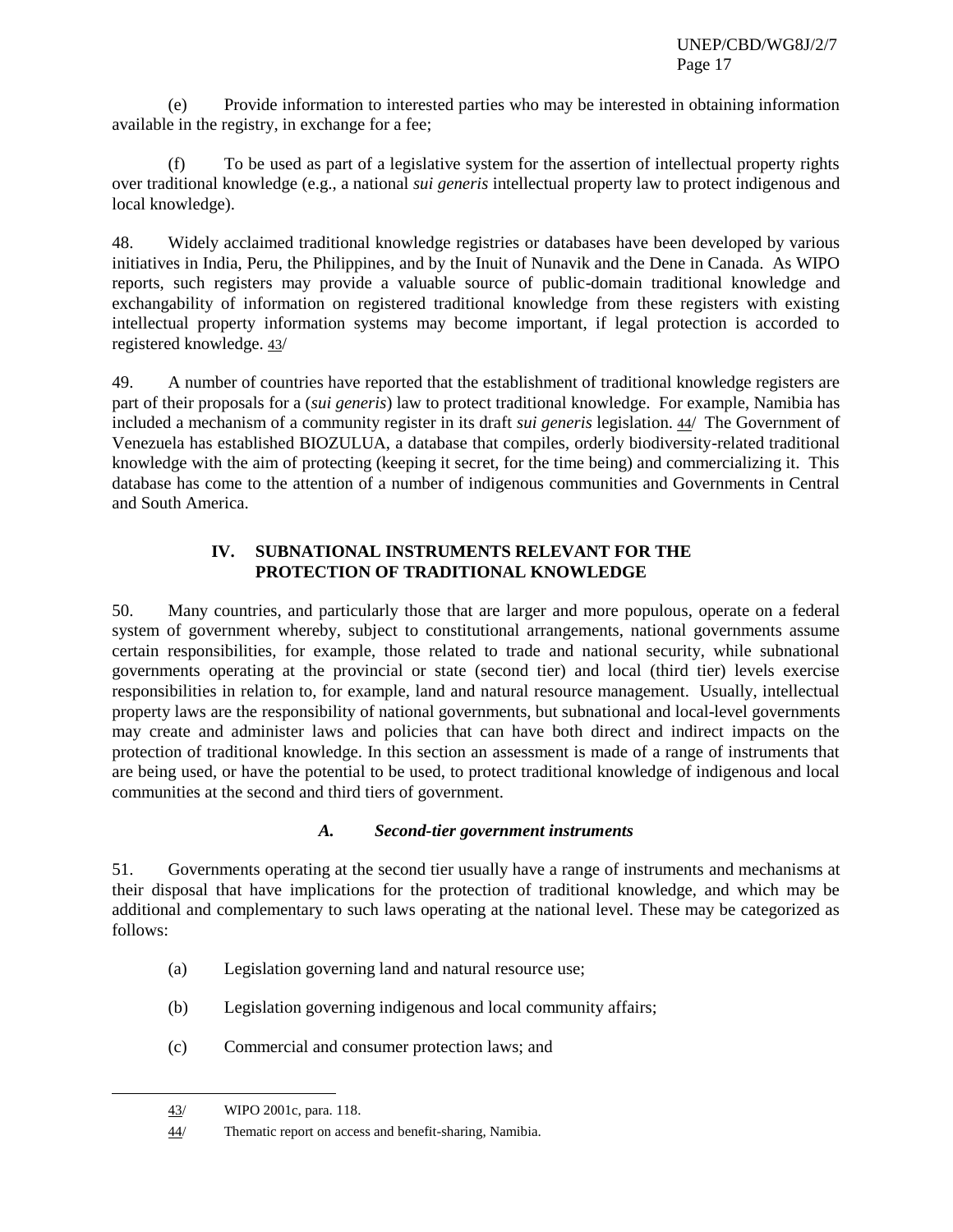(d) Laws governing the academic and research sector.

52. A common aspect of these instruments is that they are usually not uniform among subnational jurisdictions within the one country, and can exhibit sometimes quite wide variation.

## *B. Third-tier/indigenous and local community government administered instruments*

53. In some countries, the local level may be defined in terms of a third tier of government, and many indigenous and local communities are constituted as self-governing communities within the national and/or subnational framework of governance. Indigenous and local communities that enjoy powers of self-governance usually are responsible for the lands and waters and natural resources within the boundaries of their local government area, subject to relevant national laws and policies. National and subnational laws that provide for community self-governance usually enable such communities to take a range of measures, such as, enact local laws or by-laws to protect cultural heritage, establish community development plans governing resource use, 45/ and develop strategies for the protection of their traditional knowledge. Such measures/laws also frequently enable such communities to control access to their territories. Access is usually granted through a permit system based on the prior informed consent of the community council enabling communities to control activities by outsiders within their territories. Such activities may entail conditions regarding access to and use of genetic resources and traditional biodiversity-related knowledge. 46/

# **V. SYNERGIES BETWEEN INTELLECTUAL PROPERTY RIGHTS INSTRUMENTS AND THE OBJECTIVES OF ARTICLE 8(j)**

54. Under current laws, the best results for the protection of traditional knowledge are likely to come from an approach that combines existing intellectual-property laws, traditional-knowledge systems, and alternative mechanisms such as contracts, access agreements and licensing. The Government of Australia, in a submission to the Conference of the Parties at its third meeting listed the various mechanisms that had been suggested in various international forums to protect traditional knowledge. These were: (a) operating within existing intellectual property regimes; (b) the creation, through legislation or other means, of new forms of intellectual property rights; (c) funding mechanisms; (d) an equitable sharing of benefits arising from the contributions, including elements of using traditional knowledge made by indigenous and local communities; (e) contractual agreements such as material transfer agreements; (f) codes of conduct; (g) rights in relation to cultural products and expressions, including cultural property; (h) greater reliance on the laws of unconscionable behaviour and unjust enrichment. 47/ Experiences from a number of countries, such as the Andean Community, Costa Rica, Brazil, India, Nigeria, Panama, Thailand and the Philippines support this approach. 48/

55. In any consideration of intellectual property right laws and the objectives of Article 8(j), consideration should be given to the different uses to which genetic resources may be put. For example, plant genetic resources for agriculture are treated quite differently to those used in the pharmaceutical industry, which in turn has implications with respect to intellectual property rights and benefit-sharing

<sup>45/</sup> For a further discussion of community development plans, see the background note by the Executive Secretary on Guidelines and recommendations for the conduct of cultural, environmental and social impact assessments regarding developments proposed to take place on sacred sites and on lands and waters occupied of used by indigenous and local communities (UNEP/CBD/WG8J/2/6/Add.1)*.*

<sup>46/</sup> UNEP/CBD/WG8J/1/2, para. 41.

<sup>47/</sup> UNEP/CBD/COP/3/Inf.20, 1996

<sup>48/</sup> UNCTAD 2000. Report of the Expert Meeting on Systems and National Experiences for the Protection of Traditional Knowledge, Innovations and Practices. Doc. TD/B/COM.1/33 // TD/B/COM.1/EM.13/3, 6 December 2000, para 21.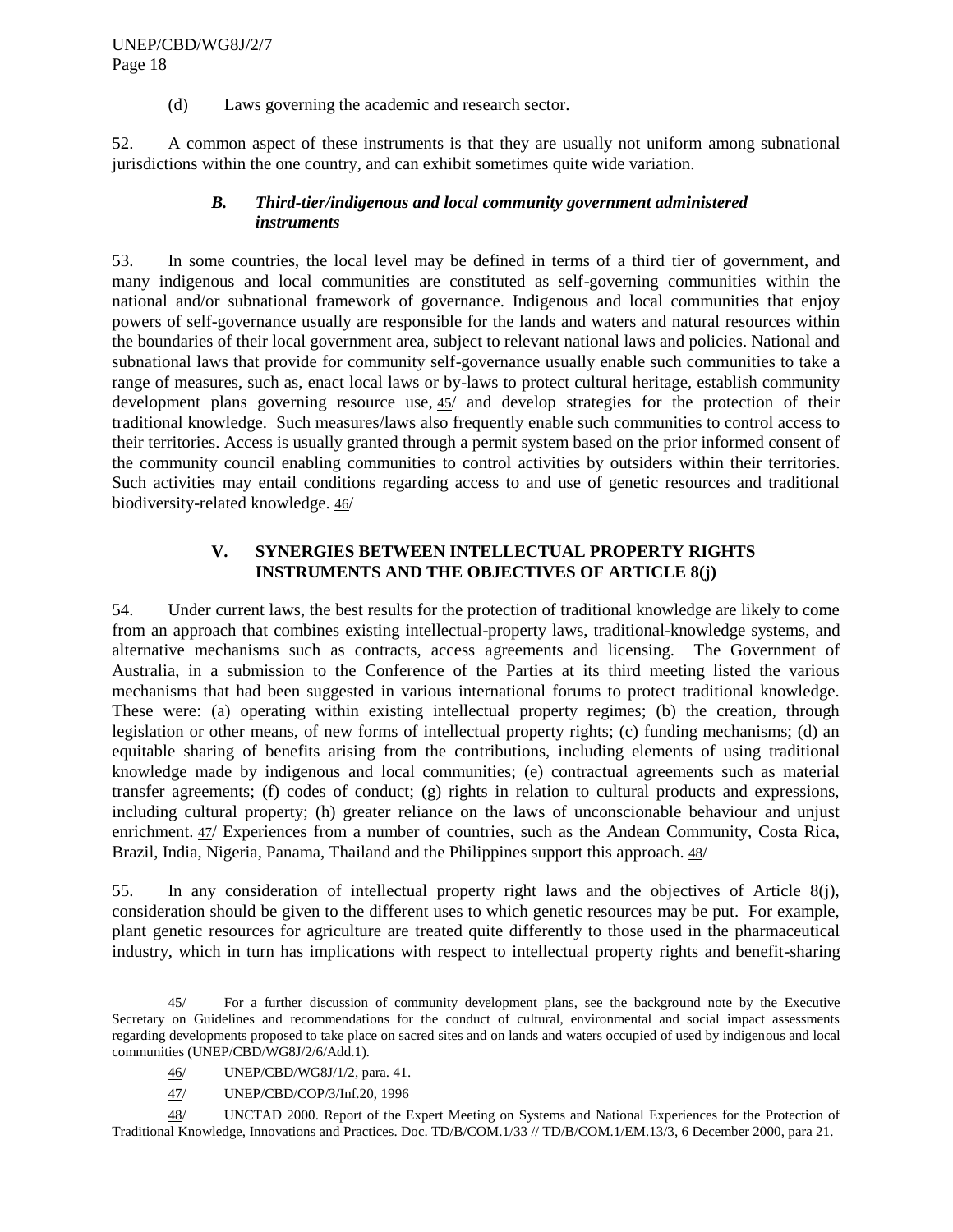arrangements. Benefit-sharing agreements are probably easier to achieve with medicinal plants and pharmaceuticals than with seeds and plant varieties. Whereas a new medicine is likely to be derived from a single active principle isolated from a particular species or at least a mixture of a small number of plants, a new plant variety may descend from dozens of varieties from many dispersed locations. Compensating many countries and/or communities will involve much higher transaction costs and the share of benefits to each recipient is likely to be correspondingly modest. 49/ Traditional knowledge that is associated with the more practical aspects of traditional lifestyles, such as methods and technologies for preparing medicines, maintaining crop diversity, controlling pest infestations, and that could translate into many different applications of traditional knowledge in the form of products and services, and that could help to support the continuation of traditional lifestyles and economic self-sufficiency, could benefit from the application of intellectual property laws. 50/

56. Country experiences, expert opinion 51/ and the emerging experiences of indigenous and local communities, albeit limited, suggest that the various forms of intellectual property protection can be used to protect some components of traditional knowledge. With some reforms, for example, those suggested by the Panel of Experts on Access and Benefit-sharing during its second meeting, particularly to the patent system, formal intellectual property systems can accommodate the protection of traditional knowledge. 52/ The present section provides a brief overview of the applicability of formal intellectual property rightsto the protection of traditional knowledge.

# *A. Patents and petty patents*

57. Reforms to the patent system have focused on a requirement in applications to disclose the origin of genetic resources and/or the traditional knowledge used for products and processes that are subject of intellectual property rights. Such reforms are discussed extensively in paragraphs 6-16 and 27-34 of the note by the Executive Secretary on the role of intellectual property rights in the implementation of access and benefit-sharing arrangements (UNEP/CBD/WG-ABS/1/4) and are addressed in the report of the Working Group on Access and Benefit Sharing (UNEP/CBD/COP/6/6)

58. In addition to the reforms identified above, petty patents, which are a modified form of patent, may provide an appropriate means for the protection of some forms of traditional knowledge. Petty patents cover any sort of inventions, including processes, and are granted for inventions that are not subject to an examination. When an inventor is not sure whether their invention qualifies for a patent, a petty patent may be required, which, nonetheless can be revoked at a later stage on grounds of lack of novelty or inventiveness. Petty patents differ from conventional patents in several ways:

(a) The non-obvious requirement is far less stringent and may even be discarded in favour of a less demanding "inventive step";

(b) The period of protection is shorter; and

<sup>49/</sup> Traditional knowledge that is associated with the more practical aspects of traditional lifestyles, such as methods and technologies for preparing medicines, maintaining crop diversity, controlling pest infestations, and that could translate into many different applications of traditional knowledge in the form of products and services, and that could help to support the continuation of traditional lifestyles and economic self-sufficiency, could benefit from the application of intellectual property laws. Dutfield G 1999, pp. 2 and 38.

<sup>50/</sup> Cassidy and Langford 1999:3.

<sup>51/</sup> See, for example, Pires de Carvalho N, no date. *From the Shaman's Hut to the Patent Office: How Long and Winding is the Road?* Paper prepared for the Intellectual Property Division, World Trade Organization Secretariat, Geneva, Switzerland.

<sup>52/</sup> UNEP/CBD/WG-ABS/1/2, para 77 (a).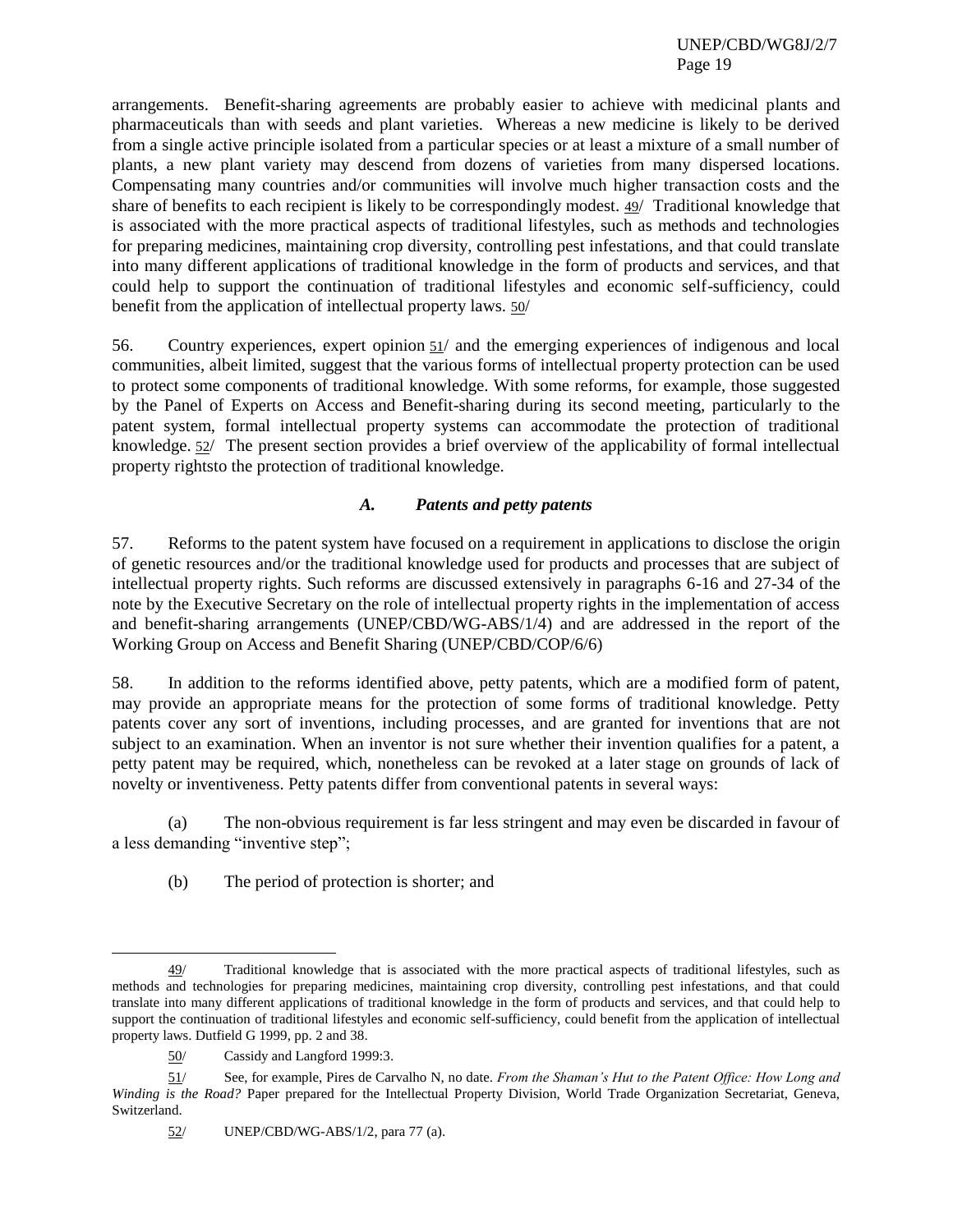(c) The patent examination is either deferred or replaced by a registration system (as with trademarks).

59. While petty patents do not convey as much legal certainty as normal patents, they nonetheless may be very useful tools for small and medium enterprises. Petty patents vary more than other types of intellectual property rights because there are no international agreements or conventions covering them. 53/

60. It is likely that some traditional knowledge or know-how, particularly that relating to medicinal preparations derived from plants, would meet the inventive step condition. Although a plant extract and the method used to obtain it may be "obvious", it could still be novel, useful, and an inventive step beyond anything already in the public domain. 54/ This point is reinforced if medicines prepared by unique methods and from mixtures intended to achieve synergistic effects or to mitigate harmful sideeffects are considered. Kenya has passed a law, The Industrial Property Act 1989, that allows petty patents for traditional medicinal knowledge which includes "herbal as well as nutritional formulations which give new effects". 55/

61. Petty patents could become a useful tool to protect traditional knowledge. However, as yet only a few countries (such as Brazil, China, Germany, Japan and Malaysia) recognize them, and there are no international agreements, like the Patent Cooperation Treaty, to simplify the effort of applying in several countries. Indigenous and local communities might gain from efforts to increase recognition of this type of intellectual property right. Uncovering and publicizing the actions of companies and institutions seeking to apply for patents based on information disclosed in foreign petty patent applications may also prove to be worth while. 56/

# *B. Geographic indications*

62. Geographical indications are important because they can add a strong element of cultural identification to products; and even more importantly, they are a mechanism for the indirect appropriation of traditional techniques. They permit traditional-knowledge holders to appropriate elements of their own identification and associate those elements to their products and services.

63. Although so far the use of geographic indications has been confined mainly to certain beverages and foodstuffs, the principles of geographic indications could guide laws to protect certain traditional know-how and help maintain the economic value of locally produced goods including herbal formulations. 57/

#### *C. Trade secrets*

64. The knowledge or know-how of an individual or a whole community might be protected as a trade secret as long as the information has commercial value and provides a competitive advantage, whether or not the community itself wishes to profit from it. If a company obtains such information by

<sup>53/</sup> Posey and Dutfield 1996:81-82.

<sup>54/</sup> Gollen M 1993. An intellectual property rights framework for biodiversity prospecting. In Reid WV, *et al.,* (eds), *Biodiversity Prospecting: Using Genetic Resources for Sustainable Development*. WRI, INBio, Rainforest Alliance, ACTS, Washington DC. Pp. 159 – 197, at p.173; Cottier T 1997.*The Protection of Genetic Resources and Traditional Knowledge in International Law: Past, Present and Future.* Discussion Paper submitted to the International Conference on Creativity and Innovation, Grassroots, Centre for Management in Agriculture, Indian Institute of Management, Ahmedabad, India, 11-14 January, 1997.

<sup>55/</sup> Cited by Posey and Dutfield 1996:82-3.

<sup>56/</sup> Ibid.

<sup>57/</sup> Dutfield 1999:67.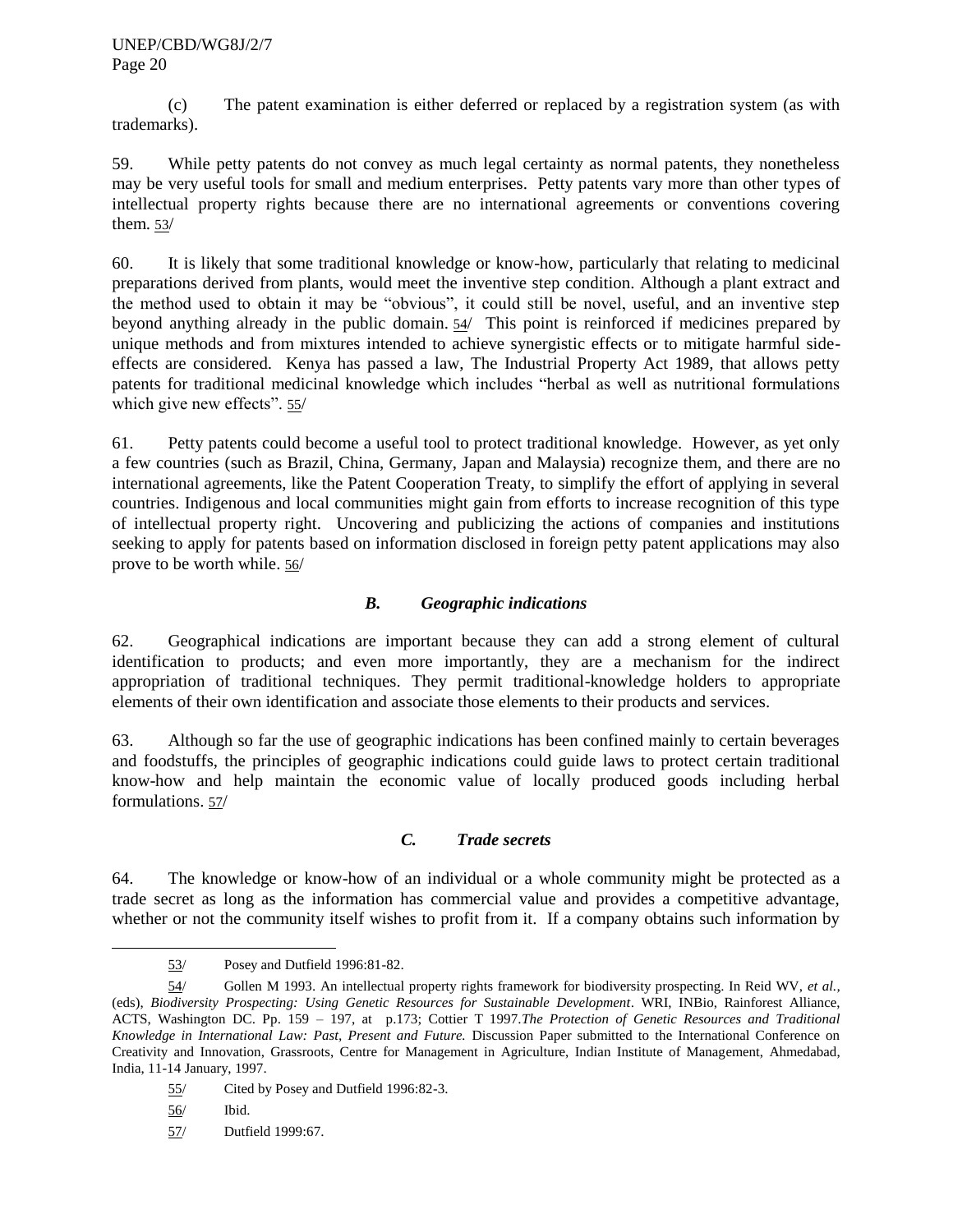illicit means, legal action may be used to force the company to share its profits. 58/ Conceivably, a considerable amount of traditional knowledge could be protected by trade secrets. Restricting access to their territories and exchanging information with outsiders through agreements that secure confidentiality or economic benefits would be appropriate means to this end. It is possible that knowledge shared by all members of a community may not qualify as a trade secret. However, "if a shaman or other individual has exclusive access to information because of his status in the group, that individual *or the indigenous group together* probably has a trade secret". 59/ There are also traditional communities with no more than 20 or 30 individuals who dwell in remote areas of the world and whose knowledge remains secret, raising the principle that the concept of secrecy is a function of the availability of knowledge to outsiders, and not from the number of people within a community who share it.

#### *D. Trademarks*

65. Certification trademarks exist in the laws of some countries. They can be used by small-scale producers to guarantee to customers that goods are genuine in some way or another, and perhaps to support production that is conducted in an environmentally sustainable manner. Certification marks indicate that the claims made by the traders have been authenticated by an organization independent of the individual or company making or selling the product. This is likely to be a regional trade association that has registered its own collective mark. In Britain, the makers of a British cheese called Stilton are entitled to use the "Stilton" certification trademark. 60/ In the United States, the Intertribal Agriculture Council licences use of its annually-renewable "Made by American Indians" mark for the promotion of agricultural or other Indian-made products that have been produced and/or processed by enrolled members of recognized tribes. 61/

66. However, labelling has been unsuccessful in some United States states in terms of promoting trade in indigenous peoples' products. This may be because customers are unaware of the marks, do not care whether the articles they purchase are genuine,  $62/$  or are confused by the labels. These problems illustrate the difficulties that can arise from the use of trademarks, certification and geographic indications for manufactured goods and artwork. Nevertheless, they can be successful marketing strategies, especially if the traders have a clear understanding of why people wish to buy their articles. 63/

#### *E. Agreements, contracts, and licences*

67. The use of various forms of contractual arrangement to secure interests in genetic resources and/or associated traditional knowledge is addressed in paragraphs 60-78 of the note by the Executive Secretary on the role of intellectual property rights in the implementation of access and benefit-sharing arrangements prepared for the Working Group on Access and Benefit-sharing (UNEP/CBD/WG-ABS/1/4). The elements for consideration in the development of guidelines for access

<sup>58/</sup> Gollen 1993.

<sup>59/</sup> Axt JR, Corn ML, Lee M and Ackerman DM 1993. *Biotechnology, Indigenous peoples and Intellectual Property Rights.* Congressional Research Service, Washington DC, USA; Dutfield 1999:70.

<sup>60/</sup> To be eligible, cheese must be produced in or near the village of Stilton, with the traditional ingredients, and in accordance with traditional manufacturing techniques. Producers cannot use the mark if they fail to conform to these conditions of manufacture (Dutfield G. 1997. *Can the TRIPs Agreement Protect Biological and Cultural Diversity.* Biopolicy International Series No. 19. African Centre for Technology Studies, Nairobi, Kenya).

<sup>61/</sup> Trademarks, labelling and also independent certification are used in India for marketing Darjeeling Tea. Not only does genuine Darjeeling tea carry a special logo which is the intellectual property of the Tea Board of India, but only such tea can be referred to on the packaging as "Darjeeling", "pure Darjeeling" and "100% Darjeeling". The organic Darjeeling tea gardens are certified by two organizations: the Institut fur Marketecologie, Switzerland, and Naturland-Verband, Germany, which carry out periodic inspections. (Dutfield 1999:70-71).

<sup>62/</sup> Axt et al 1993.

<sup>63/</sup> Dutfield 1999:71.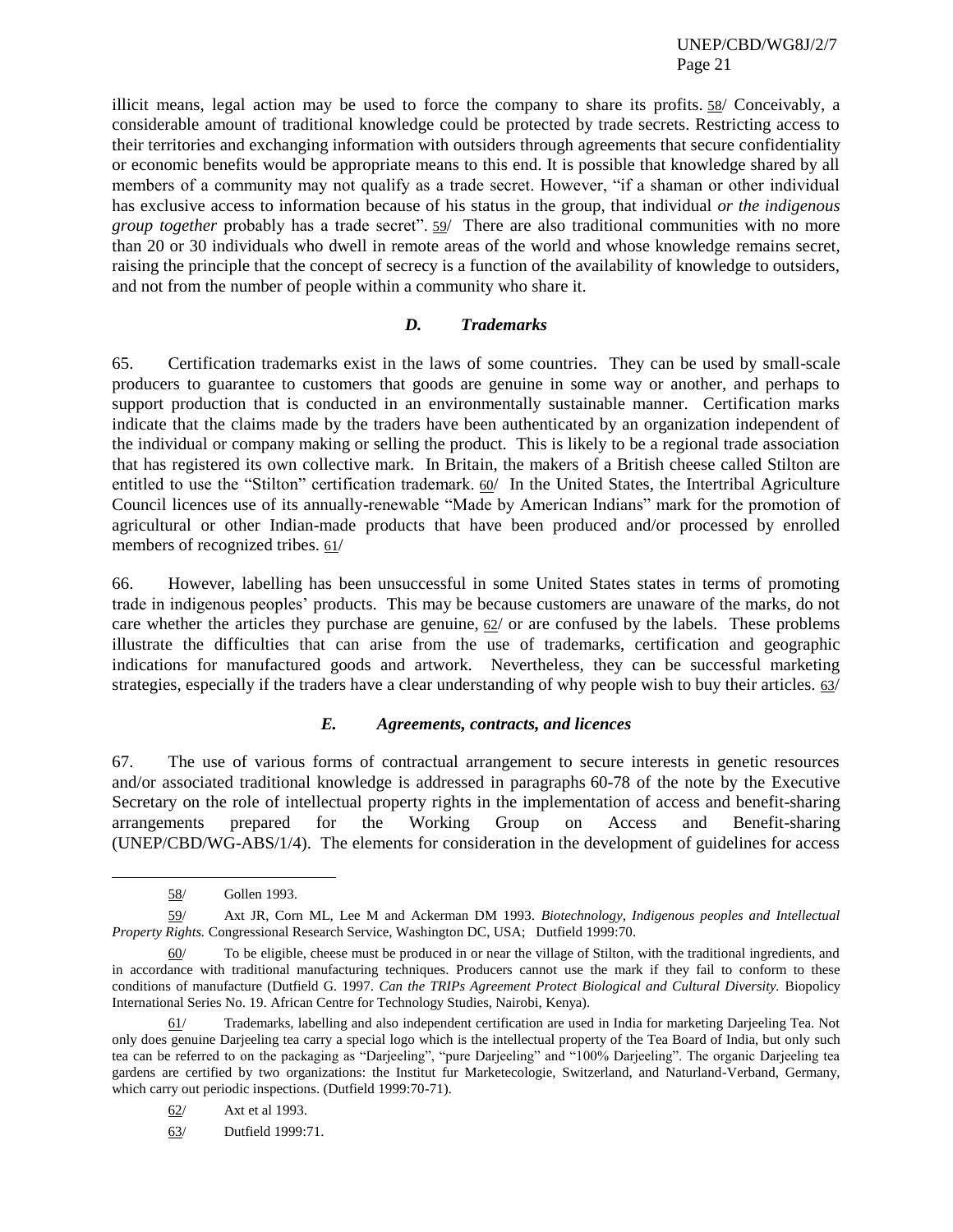to genetic resources and benefit-sharing contained in note by the Executive Secretary on the subject prepared for the Working Group on Access and Benefit-sharing (UNEP/CBD/WG-ABS/1/3) provide comprehensive guidance with respect to such matters as stakeholder participation, prior informed consent, mutually agreed terms, benefit-sharing, and monitoring of compliance, and are particularly relevant for the drawing up of contracts.

# *F. Granting of intellectual property rights not to preclude continued use of traditional knowledge*

68. While formal intellectual property systems can be used to provide protection for traditional knowledge, it is also important to ensure, as the Panel of Experts on Access and Benefit-sharing at its first meeting observed, "that granting of intellectual property rights does not preclude continued customary use of genetic resources and related traditional knowledge." 64/ This suggests the need for a framework by national Governments to address situations where genetic resources covered by customary law are being accessed as it will be the State's responsibility to ensure the continued customary use of genetic resources and traditional knowledge.

69. Some countries have indicated that grants of intellectual property rights under their systems will not interfere with customary usages of biological resources. In the case of New Zealand, nothing in the national system would prevent continued customary use of a particular resource should the resource feature in a new patent application. This issue is being further considered in the current revision of the New Zealand Patents Act. 65/. In Switzerland, Article 7.5 of the draft Swiss Guidelines on Access to Genetic Resources provides that access to genetic resources and related activities should not impede the continuation of traditional uses of genetic resources. 66/

70. It was also pointed out at the UNCTAD Expert Meeting on Systems and National Experiences for the Protection of Traditional Knowledge, Innovations and Practices that, while commercialization of traditional knowledge-based products and services provides a powerful incentive to communities to retain their traditional knowledge base, extreme care needs to be taken to ensure that the resource base of indigenous and local communities is not over-exploited or permanently destroyed. Making the commercialization of traditional knowledge sustainable takes a number of measures at several levels: (*in situ*) conservation; generating awareness about the importance of sustainable resource use; monitoring resource use; changing policy for access to traditional knowledge with the consent and participation of indigenous and local communities; training in sustainable harvesting; and assisting in simple first- and second- degree processing of traditional knowledge-based products to add value. As the Expert Meeting observed, "the current IPR regime does not create a level legal field for indigenous and local communities and therefore it is all the more important to assess the risk of over-exploitation and consequent loss of traditional knowledge associated with commercialization".  $67/$ 

# **VI. CONSTRAINTS ON THE APPLICATION OF INTELLECTUAL PROPERTY RIGHTS FOR THE PROTECTION OF TRADITIONAL KNOWLEDGE**

71. While it is clear that the different forms of intellectual property can be used in certain circumstances to protect traditional-knowledge holders against unfair use of their knowledge, and also to enable them to commercially benefit from their knowledge through their own application of formal

<sup>64/</sup> UNEP/CBD/COP/5/8, para. 131(c)

<sup>65/</sup> Government of New Zealand, thematic report on access and benefit-sharing.

<sup>66/</sup> Government of Switzerland, Thematic report on access and benefit-sharing.

<sup>67/</sup> UNCTAD 2000, para. 29.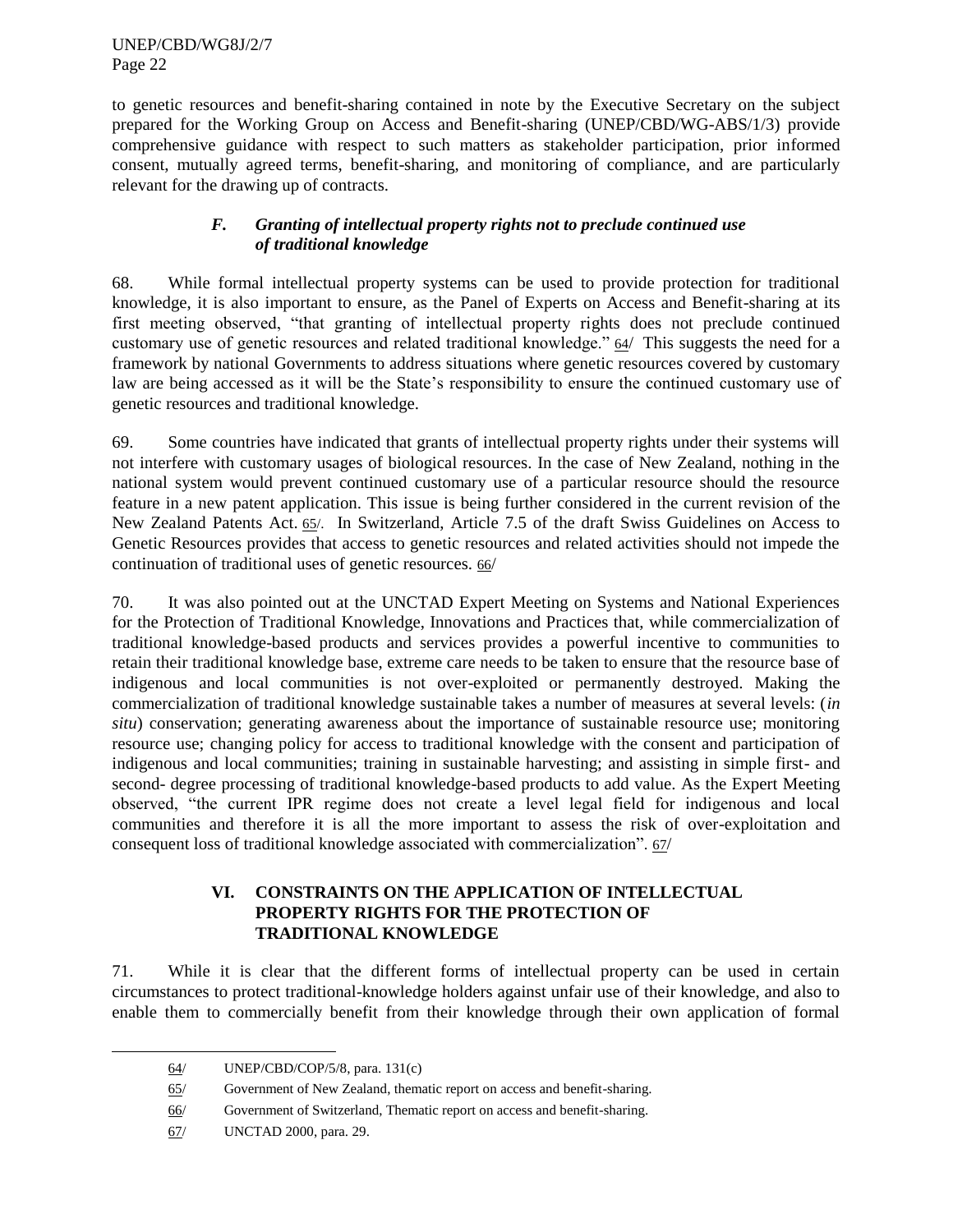intellectual property rights, nevertheless there are a number of constraints within the formal intellectual property system that impede the effective protection of traditional knowledge. These constraints can be categorized as being either "legal" or "operational",  $68/$  and are discussed under the various headings below.

# *A. Legal constraints*

#### *1. Definitional issues*

72. Some Parties have argued that agreed definitions are essential before entering into further discussions on the protection of traditional knowledge in the context of the Convention on Biological Diversity.  $69/$  The definition of "relevant key terms and concepts in Article  $8(i)$  and related provisions" is to be addressed in task 12 of the programme of work on the implementation of Article 8(j) and related provisions. In their thematic reports on access and benefit-sharing, a number of countries, including the Central African Republic, Panama, India and Namibia, submitted their national definitions of the terms found in Article 8(j). As noted above, issues relating to traditional knowledge, including the establishment of a common understanding of the term traditional knowledge, are also being addressed by an ad hoc panel of experts on traditional knowledge appointed by the Conference of the Parties to the Convention to Combat Desertification.

73. However, the lack of definitions, as important as they may be, should not stand in the way of national Governments adopting measures for the effective protection of traditional knowledge. It should be noted, for example, that many patent laws do not define inventions, they just identify the characteristics of patentable inventions. Likewise, no trademark law defines signs, trademark laws only require signs to be distinctive in order to deserve protection (some laws add that signs must be visible, others accept non-visible signs as subject matter of protection).

74. In the background note prepared by the WIPO Secretariat for the first meeting of the Intergovernmental Committee on Intellectual Property and Genetic Resources, Traditional Knowledge and Folklore, the need for more rigorous use of terminology is recognized and annex 3 sets out the prevalent use of relevant terms in international discussions regarding traditional knowledge. It also contains a section on "terminological and conceptual issues" in the main text of the document. 70/ The Intergovernmental Committee was invited to consider the issue of the definition of traditional knowledge in the following terms: "Based on the use of relevant terms as set out in Annex 3, the Intergovernmental Committee may wish to delineate the scope of the subject matter in respect of which the Member States wish to discuss the application of intellectual property protection, for the purpose of having a definition of the term 'traditional knowledge.'" 71/

#### *2. Trademarks*

75. The requirement that trademarks be used commercially means that trademarks are not an appropriate mechanism for many indigenous and local communities that do not want their designs, symbols and words used in this way. While many such communities view the appropriation and trademarking of indigenous or local community names, words, symbols and designs as unfair, it would be prohibitively expensive to register trademarks for all existing words, symbols and designs that indigenous

l

71/ Ibid, annex 4, and paragraphs 78-80.

<sup>68/</sup> WIPO 2001a:8.

<sup>69/</sup> Thematic reports on access and benefit-sharing by Austria, Switzerland, Norway.

<sup>70/</sup> WIPO 2001b, *Matters Concerning Intellectual Property and Genetic Resources, Traditional Knowledge and Folklore - An Overview*. Intergovernmental Committee on Intellectual property and Genetic Resources, Traditional and Folklore, First Session, Geneva, April 30 to May 3, 2001. Doc. WIPO/GRTKF/IC/3, March 16, 2001.paras. 64-71.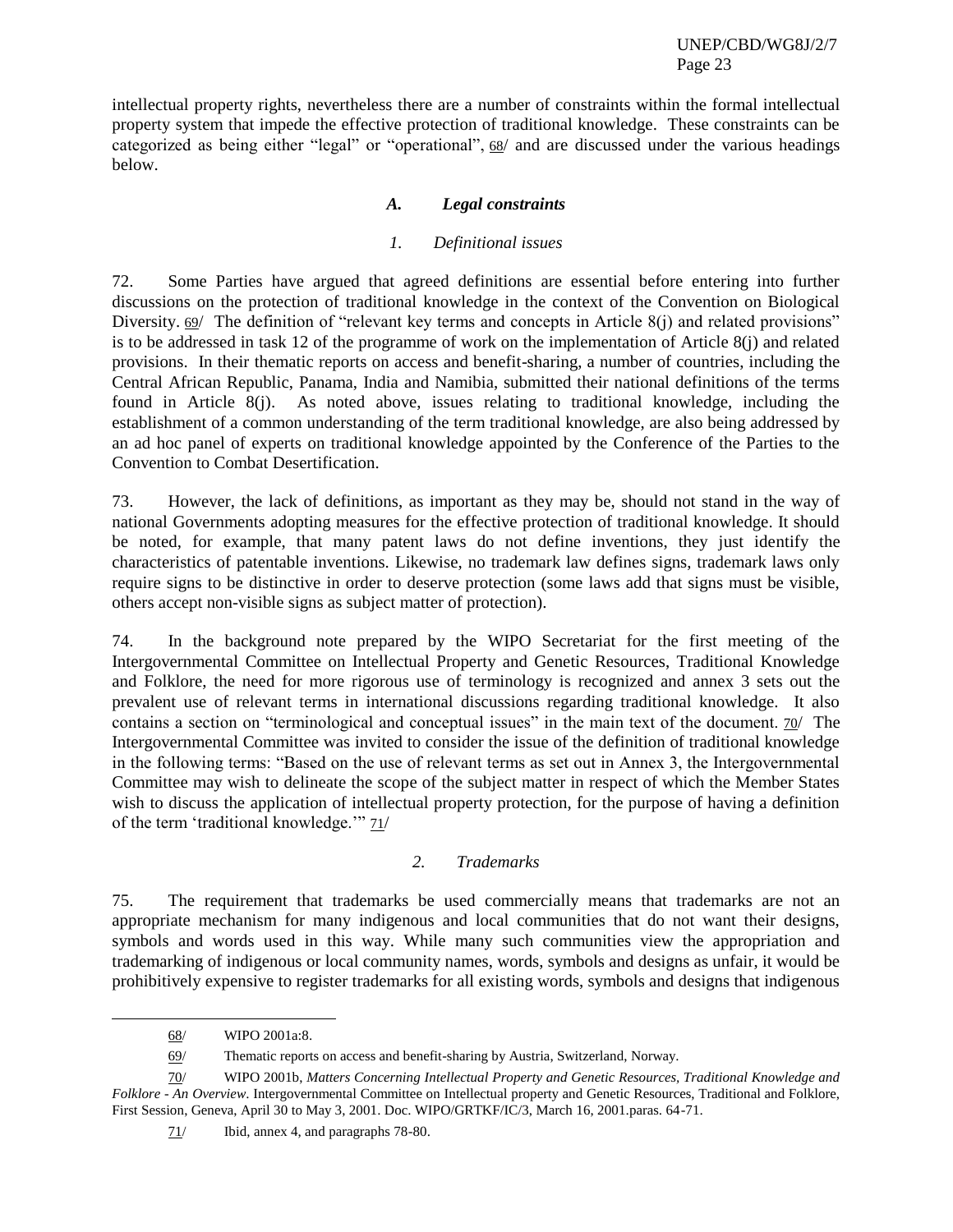and local communities may want to protect from commercial use by others, or to allow commercial use by indigenous or local community enterprises. Confusion created by use of indigenous or local community symbols, etc., by non-indigenous or local community business may also affect potential licensing and endorsement opportunities for those communities (this is particularly so in North America where, for example, trademarks on Indian head designs have been used by non-aboriginal businesses to market everything from firearms and axes to tobacco, gasoline and cars. 72/ In some cases, trademarks using indigenous or local community symbols may have the effect of reducing value of existing and future indigenous or local community marks. Indigenous and local community businesses may also suffer from confusion and crowding out if non-indigenous or local community firms sell competing products, such as crafts and clothing, using indigenous or local community words or images. 73/ Indigenous and local communities seeking to file trademarks with their distinctive designs or symbols might also be successfully opposed by non-indigenous or local community that have already trademarked similar designs. Thus most indigenous and local communities will probably need to rely primarily on common-law protection for their marks rather than seeking registration under trademarks law. 74/

## *3. Patents*

76. Patents are an established means of protecting inventions around the world, but to date have been little used by indigenous and local communities or their members. In some countries, some indigenous and local communities or their members have formed partnerships with companies and institutions that have the financial resources and expertise to patent and commercialize chemical substances and drugs that originate from the traditional knowledge of plants.

77. A number of Governments (for example, India, Turkey, Namibia, Ecuador) have argued that the patent system as it currently operates, is inappropriate for the protection of traditional knowledge, innovations and practices of indigenous and local communities. There is considerable uncertainty as to how patent law applies to traditional knowledge. If an indigenous or local community (or an individual from such a community) files a patent for an invention derived from traditional knowledge, questions may arise as to whether the criteria of novelty, inventive ingenuity, and utility or industrial applicability can be met. Questions relating to public disclosure may also be raised when traditional knowledge has been previously shared widely within an indigenous or local community, but not with outsiders. 75/ Similarly, traditional knowledge may not be commonly used by national patent offices as a measure of novelty and inventive ingenuity when examining patent applications by non-indigenous or local communities. Examiners primarily use electronic databases to search for novelty. traditional knowledge is not normally searched because it is less readily accessible. If a patent is sought for an invention based on traditional knowledge, which is widely known within an indigenous or local community, the users of this knowledge may need to alert the patent office that the patented technology is not novel. 76/

78. It has been suggested that possible means may exist to ensure patents provide protection for traditional knowledge and for an equitable sharing of benefits arising from genetic resources by:

(a) The introduction of a requirement in intellectual property rights applications that relevant provisions of the Convention on Biological Diversity have been followed with respect to prior informed consent and mutually agreed terms;

- 72/ Cassidy and Langford 1999:22.
- 73/ Ibid, p. 23.
- 74/ Ibid.

- 75/ Ibid, p. 25.
- 76/ Ibid.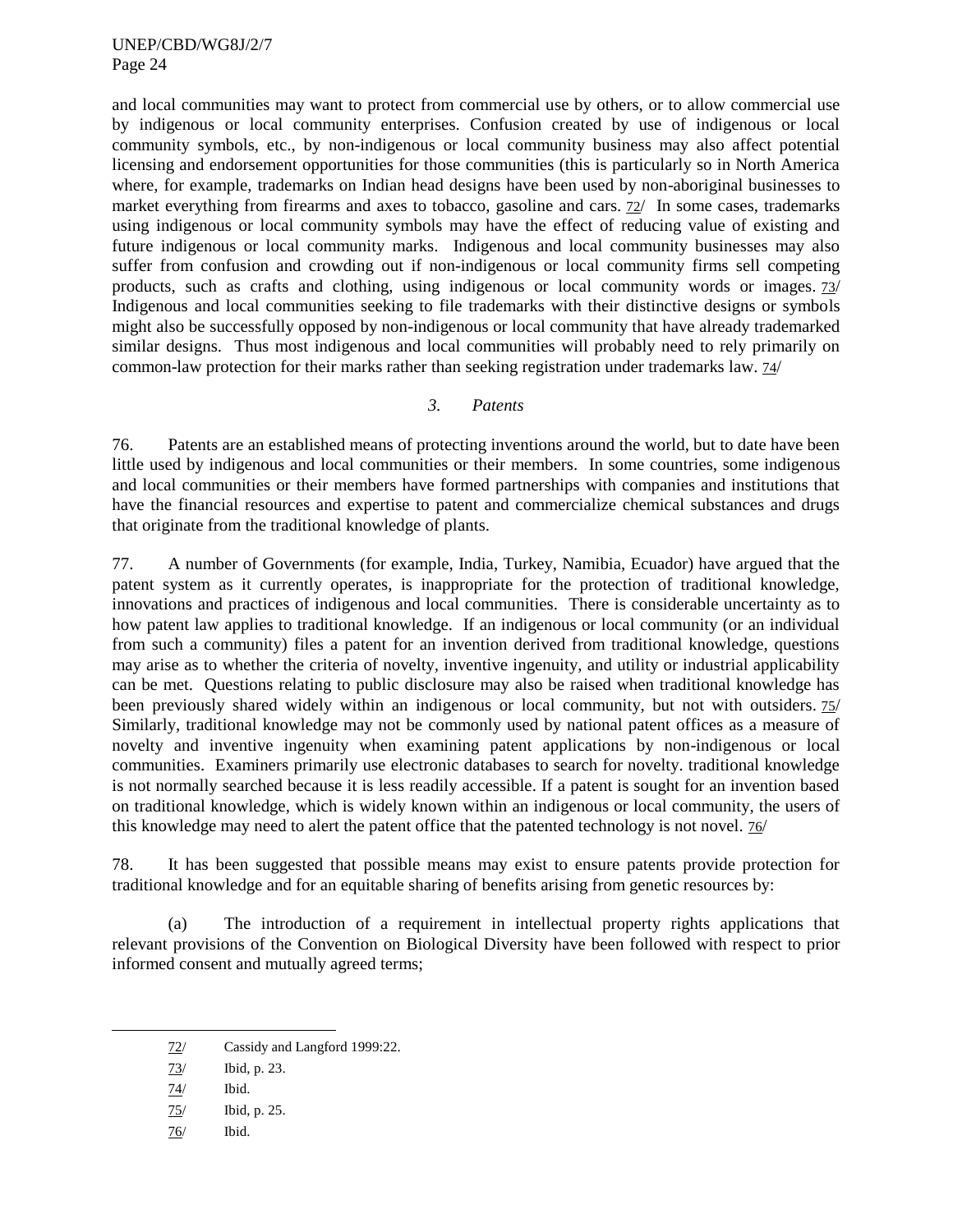(b) A requirement in intellectual property rights applications to disclose the origin of genetic resources and/or the traditional knowledge used for products/processes that are the subject of intellectual property rights.  $77/$ 

79. By providing for disclosure of the origin of genetic material and any associated traditional knowledge, including proof of prior informed consent between the indigenous and local community of origin as well as the country of origin and receiving country (or private company), intellectual property rights would become one means to implement relevant Convention obligations, including those entailed by Article 8(j).

80. For many traditional communities, patents are viewed primarily as a source of concern. There are numerous cases where traditional knowledge has been used by others to develop a product that is then patented, with neither prior informed consent of the traditional-knowledge holders, nor benefit-sharing. This concern is exacerbated by the fact that some national patent laws, notably those of the United States and Japan, consider that an "invention" is "novel" even if it exists in another country but was not documented. Thus it is perfectly legal in these countries to simply copy and patent traditional knowledge that has been in use in other countries for centuries, but has not been documented in written form. This has led to defensive measures, such as the establishment of registries of traditional knowledge. 78/

81. In this context, two specific points might be made. First, a few countries, such as the United States and Japan, do not recognize undocumented traditional knowledge held abroad as prior art. Therefore it appears to be possible in those countries to reformulate this knowledge - in the sense of presenting it in a more "scientific" way - and apply for a patent. Second, it can be argued that the disproportionate legal treatment of commercially useful knowledge held by companies and similarly useful knowledge held by indigenous peoples is inherently unfair. When large industrial concerns in new technological fields find the intellectual property rights system cannot protect their innovations, it seems that new forms of intellectual property rights are created in response. Traditional-knowledge holders, on the other hand, do not have the political influence to change the system in their favour. 79/ Also, they are rarely successful in ensuring that their own custom-based intellectual property rights systems are observed by others. It might also be added that modern intellectual property rights reflect, but also help to underpin (through the rewards they provide), a highly competitive "winner take all" business ethos, which is largely alien to most if not all indigenous communities. 80/

# *4. Trade secrets*

82. The benefit of patent rights is that they are recognized and enforceable, but the cost of obtaining and maintaining them is high. As a consequence, some indigenous and local communities may prefer to use trade secrecy (laws) rather than patents to protect their traditional knowledge or inventions arising from it. 81/ While trade secrecy law is complex, considerable progress has been made in recent years to harmonize the laws of trade secrets in many countries under the TRIPs Agreement.. However, it is also unclear how courts will view customary practices governing traditional knowledge in indigenous and local communities when cases based on trade secrecy laws are involved, because there have been few court rulings anywhere in the world related to this issue. 82/

<sup>77/</sup> Norway. See also input from Spain - doc. UNEP/CBD/COP/4/Inf.30, 4 May 1998

<sup>78/</sup> UNCTAD Secretariat 2000

<sup>79/</sup> For example, compare the pace of evolution of protection for the semiconductor chip and protection of folklore - See Drahos P 1997, Indigenous knowledge and the duties of intellectual property owners*. Intellectual Property Journal*, Vol. 11, pp. 179-201.

<sup>80/</sup> Dutfield 2000:9.

<sup>81/</sup> Cassidy and Langford 1999:25.

<sup>82/</sup> Ibid, p. 28.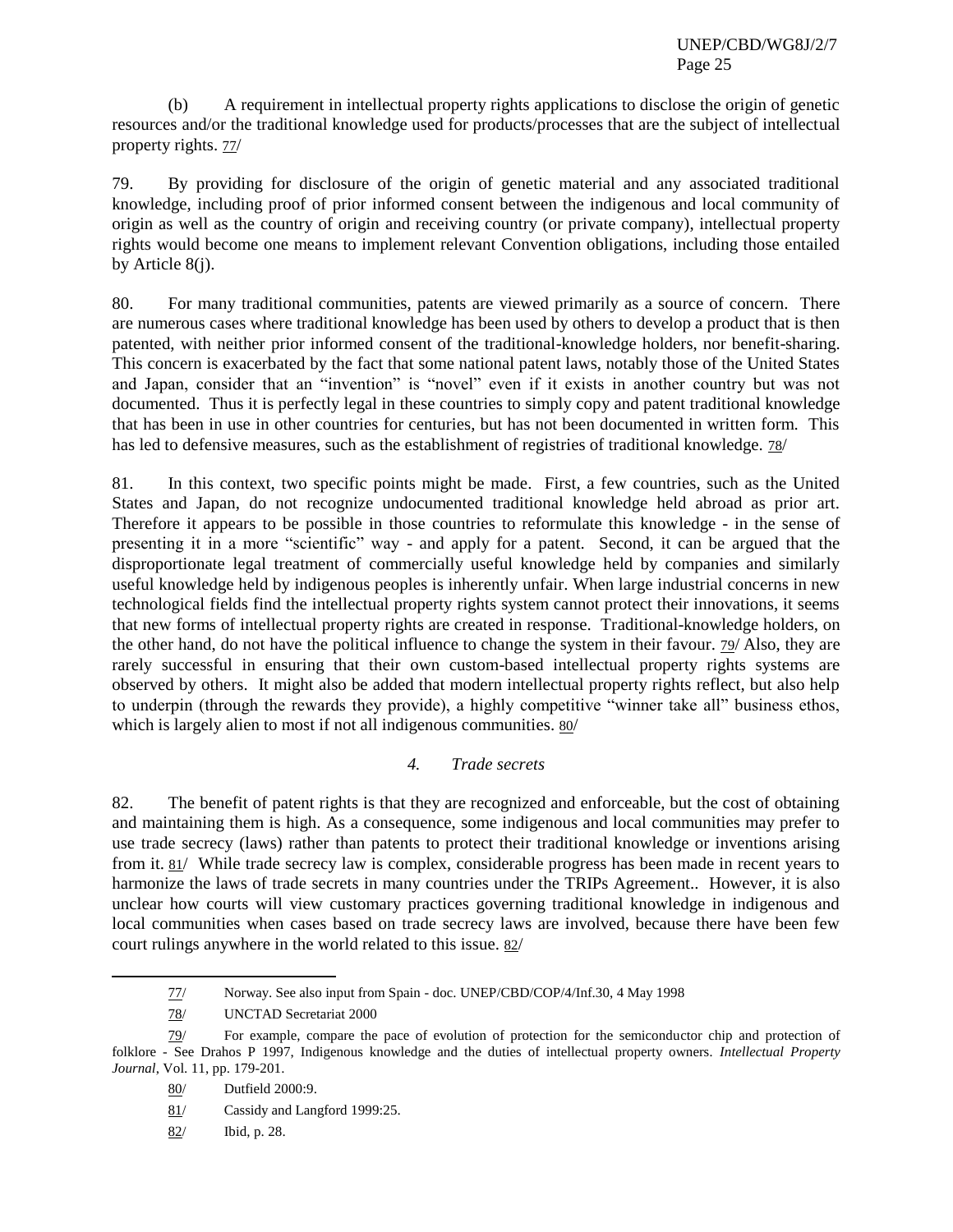83. There are generally few legal grounds to prevent a third party from using a trade secret. Since redress normally focuses on the person who disclosed the confidential information, indigenous and local communities may find it difficult to gain fair redress. The use of traditional knowledge by third parties may also be difficult to stop through trade secrecy laws if the traditional knowledge is exploited in another country. Some countries may have weak protection for trade secrets, or may not extend this protection to traditional knowledge at all. 83/

# *5. Plant Breeder's Rights*

84. Registration of Plant Breeder's Rights usually only protects such rights of indigenous and local communities in their country. A breeder must register a new variety separately in each country in which protection is sought, however, UPOV allows citizens of the member countries to receive protection for new plant varieties in other UPOV member countries. 84/

#### *6.* Sui generis *systems*

85. One of the problems with *sui generis* systems is that protection afforded traditional knowledge in one country may not be afforded to it in another. This means that bilateral and multilateral agreements need to be forged between countries in which markets for certain goods and services created by indigenous and local communities exist, or a set of minimum standards should be established and to which all countries would adhere. Switzerland has suggested that the development of national *sui generis* systems may not provide adequate protection for traditional knowledge in situations/cases where the same knowledge is found in more than one country, that is, in situations where some components of traditional knowledge are regionally based. The *sui generis* system could then be circumvented by using the same traditional knowledge from another country with no *sui generis* system of protection. A multilateral framework may therefore be necessary to ensure the protection of traditional knowledge and to ensure protection of all stakeholders involved. 85/

#### *B. Operational constraints*

86. A number of operational constraints that inhibit the effectiveness of formal intellectual property rights systems to provide protection have been identified. These include:

(a) The unfamiliarity among traditional-knowledge holders with the intellectual property system;

(b) Inequities inherent in the system due to the high cost of applying for, acquiring, maintaining and enforcing some forms of intellectual property rights;

(c) Difficulties encountered by patent examiners in the discovery of relevant traditional knowledge as prior art.

87. Such operational questions are perhaps as important, if not more so than, the legal issues discussed above.

<sup>83/</sup> Ibid.

<sup>84/</sup> Ibid, p. 29.

<sup>85/</sup> Issue of regional traditional knowledge also raised by WIPO in document WIPO/GRTK/IC/1/3, para. 70.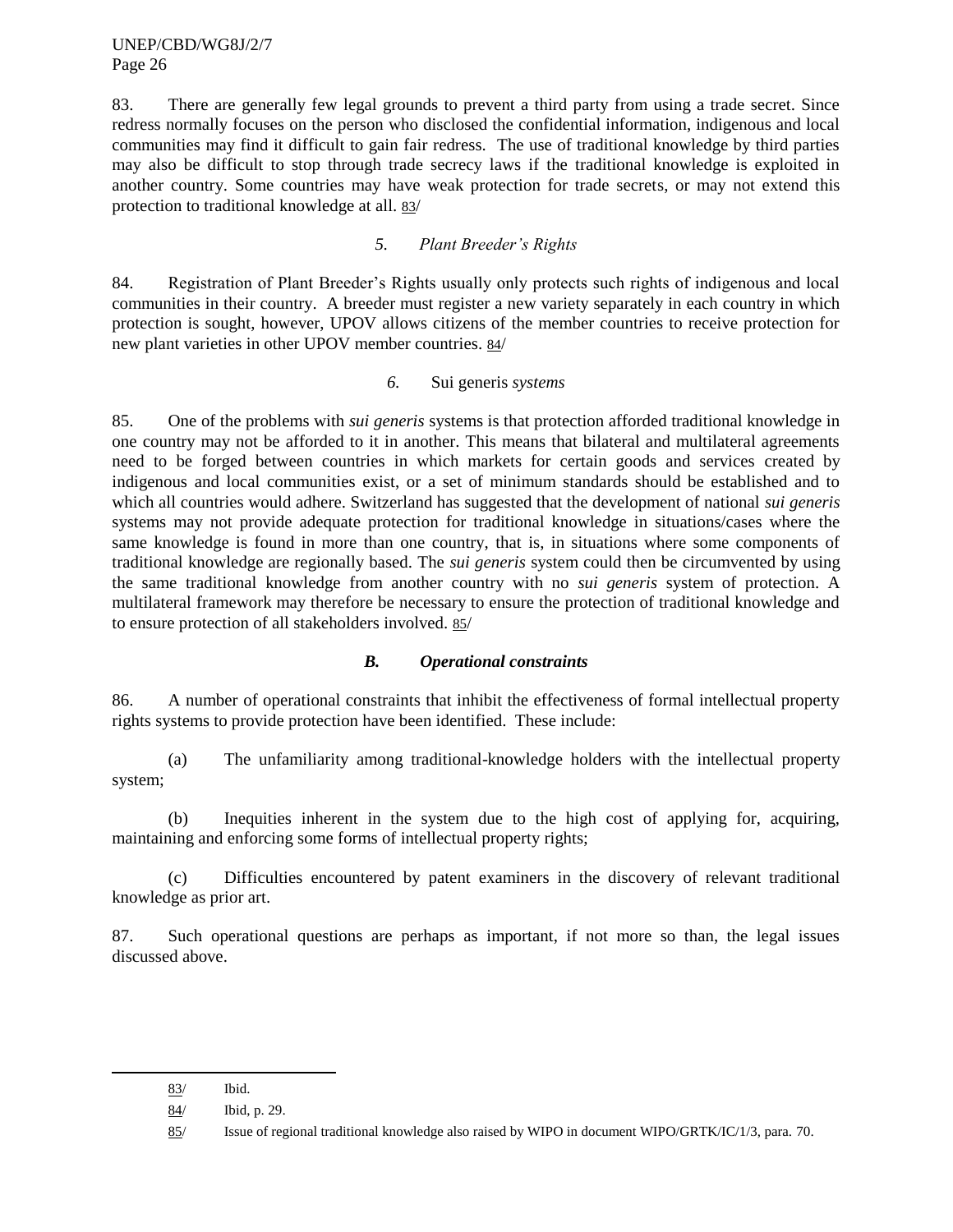## *1. The unfamiliarity among traditional-knowledge holders with the intellectual property system*

88. In its recent report, WIPO found that one of the biggest problems confronting traditionalknowledge holders was the inaccessibility of the formal intellectual property system. 86/ This inaccessibility is due in large part to the unfamiliarity of most indigenous and local communities with the various forms of intellectual property that comprise the formal system. In addition to the philosophical differences and worldviews embedded in the diversity of customary systems there is the general problem of a formal system that is based on document-intensive, codified and governmentally administered structures and procedures, and in which most modern intellectual property debates and enforcement procedures presuppose the existence of formal government and written records, and a body of (case) law and precedent. This contrasts with local traditional customary systems of knowledge protection that are largely based on oral traditions and the authority of particular members (or classes of members) of the community. In addition many indigenous and local communities lack a system of governance that is heavily reliant upon written records. 87/

# *2. Inequities inherent in the system due to the high cost of applying for, acquiring, maintaining and enforcing some forms of intellectual property rights*

89. It is clear that many indigenous and local communities are not in a position to easily use formal intellectual property instruments. Therefore, in the interests of equity, procedures must be simplified, costs kept down, and financial and capacity-building assistance offered. 88/

90. To register a trademark, for example, first requires that the necessary national legislation and institutions are in place. Then there are legal costs in registering the mark and policing its use. Marketing and market research costs can also be sizable. 89/ In the case of patents, while the costs of obtaining, maintaining and enforcing patent rights in some countries is low, one consequence of the potentially very high costs of defining and enforcing the rights in countries where the costs of hiring the services of patent attorneys can be considerable is that the system is more accessible to larger companies. This situation may also encourage free-riding by such firms since they may find that they can infringe the property rights of smaller firms, independent inventors and, for example, indigenous and local communities safe in the knowledge that these parties lack the economic muscle to mount an effective challenge. 90/

# *3. Difficulties encountered by patent examiners in the discovery of relevant traditional knowledge as prior art*

91. The term "prior art" generally refers to:

―[T]he entire body of knowledge which is available to the public before the filing date or, if priority is claimed, before the priority date, of an application for certain industrial property titles, principally patents, utility models and industrial designs. The identification of prior art constitutes a cornerstone for the substantive examination of applications for these titles, since requirements such as novelty and inventive step are established by comparing the claimed subject matter with relevant prior art." 91/

l

91/ WIPO 2001c, para. 2.

<sup>86/</sup> WIPO 2001a:227.

<sup>87/</sup> Ibid, p. 57.

<sup>88/</sup> UNCTAD Secretariat 2000.

<sup>89/</sup> Ibid.

<sup>90/</sup> Dutfield 2000:9.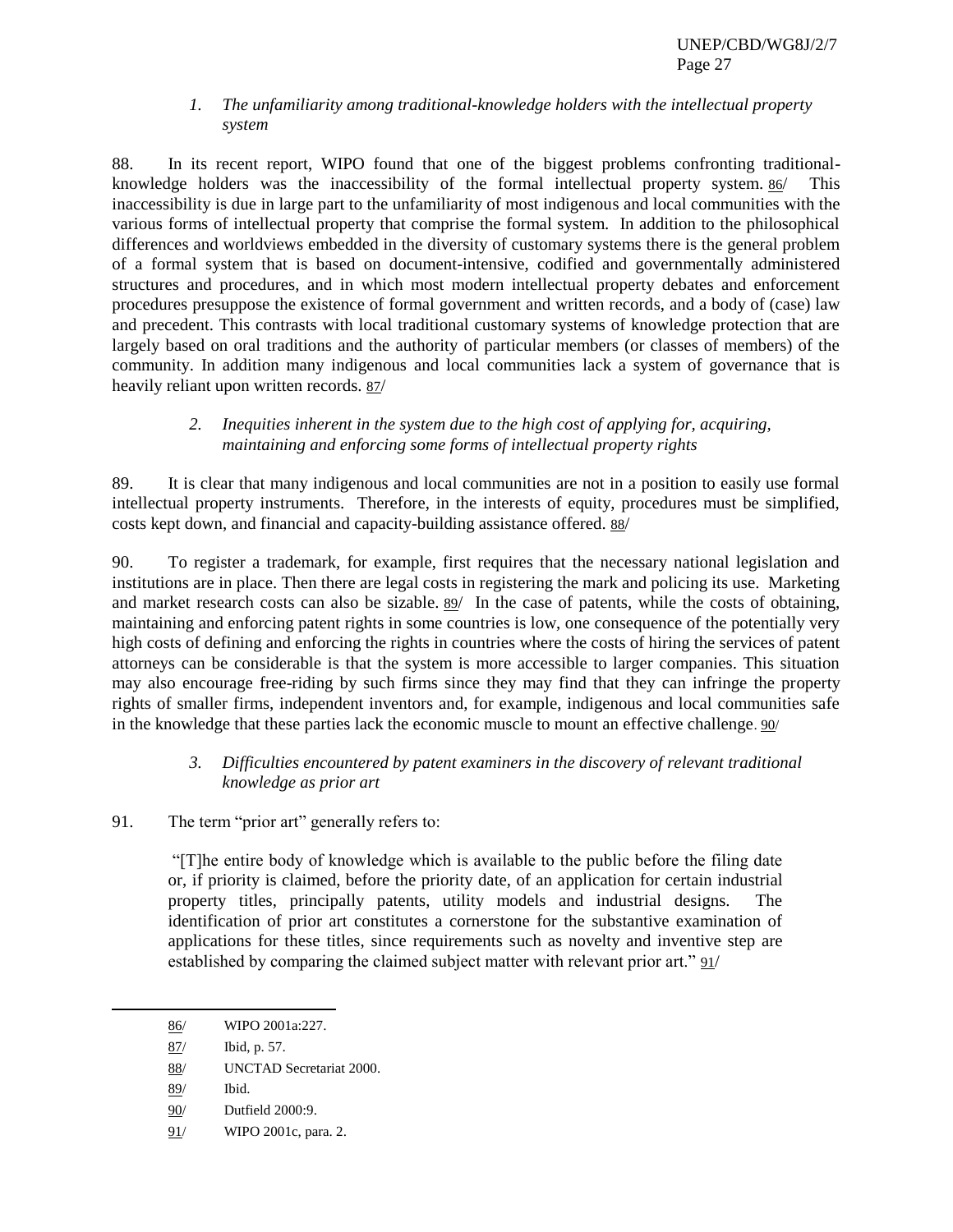92. The practical issue is that, when determining the novelty and inventive step of an invention that might include traditional knowledge related to genetic resources, patent examiners cannot locate relevant traditional knowledge as prior art. This is because: (i) they do not have access to traditional knowledge information in classified non-patent literature; (ii) such information is not arranged in an orderly manner; and (iii) there are no effective research tools for the retrieval of such information. This situation persists in spite of the fact that considerable traditional-knowledge documentation exists in most parts of the world, for example, in natural science and anthropology museums, university libraries and public archives. In addition, as part of cultural heritage maintenance and revival initiatives, indigenous and local communities and other national/regional institutions have documented large amounts of traditional knowledge in order to conserve it and to avoid its disappearance. Many initiatives have developed extensive compilations and traditional knowledge databases but have not elaborated intellectual property options or strategies to protect the traditional knowledge itself or its compilations. 92/

93. Within these circumstances, the overall need in addressing traditional knowledge as prior art may be to create operational links between intellectual property offices, on the one hand, and these existing traditional-knowledge documentation initiatives, on the other. 93/ This would require certain practical measures to be taken both by intellectual property offices and by traditional-knowledge documentation initiatives. 94/ However, it should be made clear that the objective of establishing these linkages and other practical measures is "not to put traditional knowledge, which is currently not in the public domain, into the public domain. Rather the objective is to ensure that traditional knowledge which is already in the public domain, is fully recognized and practically identifiable as being in the public domain and therefore unpatentable". 95/

94. If the development of such linkages takes into account the needs and priorities of all stakeholders, it might be possible to: (i) avoid the grant by intellectual property offices of patents for traditional knowledge-based inventions that are not novel and non-obvious; (ii) avoid the costs for traditional-knowledge holders and other interested third parties of challenging such patents; and (iii) facilitate recognition of the technological value of traditional knowledge by all users of non-patent literature, including intellectual property offices, industry, researchers and the general public. 96/ However, access to standardized traditional-knowledge documentation data as non-patent literature cannot be resolved unilaterally by patent-granting authorities. If the intellectual property system were to embrace traditional-knowledge holders and documentation initiatives, certain measures would have to be taken as a precondition for the traditional-knowledge documentation initiatives of indigenous and local communities to provide documentation data to national and regional patent offices. Most importantly, the wider application of traditional knowledge should include the approval and involvement of the indigenous and local communities that are holders of such knowledge, innovations and practices in conformity with Article 8(j). 97/

95. As the reach of the intellectual property system in the global information society extends to new stakeholders, such as indigenous and local communities, there is also the need to take into account the broader picture in which their knowledge base, including in particular their traditional knowledge, constitutes an increasingly relevant body of prior art, the effective identification of which is of increasing importance for the functioning of the intellectual property system. Traditional-knowledge documentation data constitutes an important form of non-patent literature with specific characteristics. Some of those

- 95/ Ibid, para. 10(iii).
- 96/ Ibid, para. 7.
- 97/ Ibid, para. 98.

<sup>92/</sup> Ibid, para. 5.

<sup>93/</sup> Ibid, para. 6.

<sup>94/</sup> Ibid, para. 67.